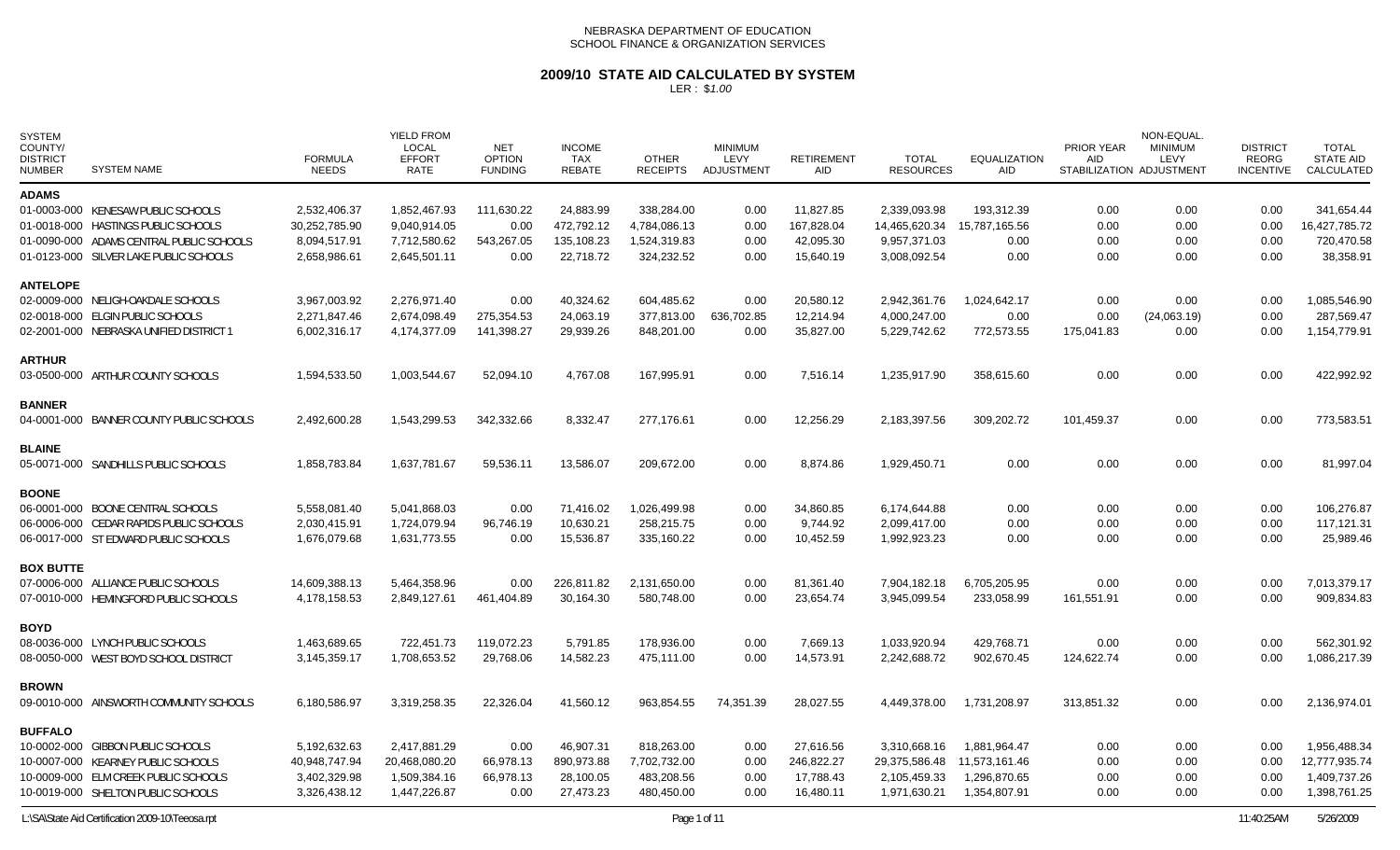# **2009/10 STATE AID CALCULATED BY SYSTEM**

| <b>SYSTEM</b><br>COUNTY/<br><b>DISTRICT</b><br><b>NUMBER</b> | <b>SYSTEM NAME</b>                               | <b>FORMULA</b><br><b>NEEDS</b> | <b>YIELD FROM</b><br><b>LOCAL</b><br><b>EFFORT</b><br>RATE | <b>NET</b><br><b>OPTION</b><br><b>FUNDING</b> | <b>INCOME</b><br>TAX<br><b>REBATE</b> | <b>OTHER</b><br><b>RECEIPTS</b> | <b>MINIMUM</b><br>LEVY<br>ADJUSTMENT | <b>RETIREMENT</b><br>AID | <b>TOTAL</b><br><b>RESOURCES</b> | <b>EQUALIZATION</b><br>AID | PRIOR YEAR<br>AID | NON-EQUAL<br><b>MINIMUM</b><br>LEVY<br>STABILIZATION ADJUSTMENT | <b>DISTRICT</b><br><b>REORG</b><br><b>INCENTIVE</b> | <b>TOTAL</b><br><b>STATE AID</b><br>CALCULATED |
|--------------------------------------------------------------|--------------------------------------------------|--------------------------------|------------------------------------------------------------|-----------------------------------------------|---------------------------------------|---------------------------------|--------------------------------------|--------------------------|----------------------------------|----------------------------|-------------------|-----------------------------------------------------------------|-----------------------------------------------------|------------------------------------------------|
| <b>BUFFALO</b>                                               |                                                  |                                |                                                            |                                               |                                       |                                 |                                      |                          |                                  |                            |                   |                                                                 |                                                     |                                                |
|                                                              | 10-0069-000 RAVENNA PUBLIC SCHOOLS               | 4,383,108.14                   | 2.358.976.83                                               | 0.00                                          | 32,318.35                             | 768,148.00                      | 0.00                                 | 24,750.06                | 3,184,193.24                     | 1,198,914.90               | 0.00              | 0.00                                                            | 0.00                                                | 1,255,983.31                                   |
|                                                              | 10-0105-000 PLEASANTON PUBLIC SCHOOLS            | 1,921,656.72                   | 1,199,335.82                                               | 0.00                                          | 20,120.35                             | 264,677.00                      | 0.00                                 | 10,943.63                | 1,495,076.80                     | 426,579.93                 | 0.00              | 0.00                                                            | 0.00                                                | 457,643.90                                     |
|                                                              | 10-0119-000 AMHERST PUBLIC SCHOOLS               | 2,748,317.38                   | 1,146,140.18                                               | 669,781.29                                    | 28,458.76                             | 260,762.00                      | 0.00                                 | 12,976.10                | 2,118,118.34                     | 630,199.04                 | 0.00              | 0.00                                                            | 0.00                                                | 1,341,415.20                                   |
| <b>BURT</b>                                                  |                                                  |                                |                                                            |                                               |                                       |                                 |                                      |                          |                                  |                            |                   |                                                                 |                                                     |                                                |
|                                                              | 11-0001-000 TEKAMAH-HERMAN COMMUNITY SCH         | 5,661,914.43                   | 4,008,107.98                                               | 0.00                                          | 56,320.37                             | 770.926.84                      | 0.00                                 | 30.392.14                | 4,865,747.33                     | 796.167.10                 | 0.00              | 0.00                                                            | 0.00                                                | 882.879.61                                     |
|                                                              | 11-0014-000 OAKLAND CRAIG PUBLIC SCHOOLS         | 4,027,722.35                   | 2,473,589.85                                               | 14,884.03                                     | 37,516.48                             | 540,010.00                      | 0.00                                 | 22,805.81                | 3,088,806.16                     | 938,916.19                 | 0.00              | 0.00                                                            | 0.00                                                | 1,014,122.50                                   |
|                                                              | 11-0020-000 LYONS-DECATUR NORTHEAST SCHS         | 2,710,826.57                   | 2,142,607.72                                               | 0.00                                          | 30,039.03                             | 539,612.92                      | 0.00                                 | 15,668.66                | 2,727,928.33                     | 0.00                       | 181,815.99        | 0.00                                                            | 0.00                                                | 227,523.68                                     |
| <b>BUTLER</b>                                                |                                                  |                                |                                                            |                                               |                                       |                                 |                                      |                          |                                  |                            |                   |                                                                 |                                                     |                                                |
|                                                              | 12-0032-000 RISING CITY PUBLIC SCHOOLS           | 1,539,982.68                   | 1,039,138.25                                               | 178,608.34                                    | 10,518.36                             | 134,958.23                      | 0.00                                 | 8,715.05                 | 1,371,938.23                     | 168,044.45                 | 0.00              | 0.00                                                            | 0.00                                                | 365,886.20                                     |
|                                                              | 12-0056-000 DAVID CITY PUBLIC SCHOOLS            | 6,555,413.65                   | 5,657,714.37                                               | 52,094.10                                     | 95,020.90                             | 1,171,568.61                    | 275,530.69                           | 34,887.33                | 7,286,816.01                     | 0.00                       | 0.00              | (95,020.90)                                                     | 0.00                                                | 86,981.43                                      |
|                                                              | 12-0502-000 EAST BUTLER PUBLIC SCHOOLS           | 3,233,098.01                   | 2,961,305.07                                               | 0.00                                          | 34,320.38                             | 400,906.77                      | 59,226.10                            | 18,476.90                | 3,474,235.22                     | 0.00                       | 0.00              | (34,320.38)                                                     | 0.00                                                | 18,476.90                                      |
| <b>CASS</b>                                                  |                                                  |                                |                                                            |                                               |                                       |                                 |                                      |                          |                                  |                            |                   |                                                                 |                                                     |                                                |
|                                                              | 13-0001-000 PLATTSMOUTH COMMUNITY SCHOOL         | 14,816,670.59                  | 5,693,270.28                                               | 401,868.78                                    | 223,385.80                            | 2,596,439.00                    | 0.00                                 | 82,969.81                | 8,997,933.66                     | 5,818,736.93               | 0.00              | 0.00                                                            | 0.00                                                | 6,526,961.31                                   |
|                                                              | 13-0022-000 WEEPING WATER PUBLIC SCHOOLS         | 4,253,311.94                   | 2,034,882.84                                               | 7,442.01                                      | 36,081.26                             | 944,863.00                      | 0.00                                 | 19,493.17                | 3,042,762.28                     | 1,210,549.66               | 0.00              | 0.00                                                            | 0.00                                                | 1,273,566.10                                   |
|                                                              | 13-0032-000 LOUISVILLE PUBLIC SCHOOLS            | 4,762,315.15                   | 3,483,613.91                                               | 253,028.49                                    | 102,505.57                            | 618,352.16                      | 0.00                                 | 26,573.07                | 4,484,073.20                     | 278,241.96                 | 0.00              | 0.00                                                            | 0.00                                                | 660,349.08                                     |
|                                                              | 13-0056-000 CONESTOGA PUBLIC SCHOOLS             | 5,828,525.36                   | 4,681,142.36                                               | 0.00                                          | 87,329.45                             | 1,070,683.36                    | 0.00                                 | 30,879.83                | 5,870,035.00                     | 0.00                       | 0.00              | 0.00                                                            | 0.00                                                | 118,209.28                                     |
|                                                              | 13-0097-000 ELMWOOD-MURDOCK PUBLIC SCHOC         | 4,146,778.67                   | 2,197,505.57                                               | 223,260.43                                    | 51,602.09                             | 570,178.75                      | 0.00                                 | 21,593.01                | 3,064,139.85                     | 1,082,638.82               | 0.00              | 0.00                                                            | 0.00                                                | 1,379,094.35                                   |
| <b>CEDAR</b>                                                 |                                                  |                                |                                                            |                                               |                                       |                                 |                                      |                          |                                  |                            |                   |                                                                 |                                                     |                                                |
|                                                              | 14-0008-000 HARTINGTON PUBLIC SCHOOLS            | 3,067,285.24                   | 3,275,918.67                                               | 0.00                                          | 54,481.30                             | 771,705.00                      | 837,324.81                           | 19,682.11                | 4,959,111.89                     | 0.00                       | 0.00              | (54, 481.30)                                                    | 0.00                                                | 19,682.11                                      |
|                                                              | 14-0045-000 RANDOLPH PUBLIC SCHOOLS              | 3,066,799.53                   | 2,627,139.97                                               | 0.00                                          | 28,681.42                             | 462,956.00                      | 459,486.78                           | 17,266.46                | 3,595,530.63                     | 0.00                       | 143,372.77        | (28, 681.42)                                                    | 0.00                                                | 160,639.23                                     |
|                                                              | 14-0054-000 LAUREL-CONCORD PUBLIC SCHOOLS        | 3,533,264.24                   | 2,545,010.93                                               | 0.00                                          | 38,559.28                             | 522,904.00                      | 0.00                                 | 21,898.94                | 3,128,373.15                     | 404,891.09                 | 0.00              | 0.00                                                            | 0.00                                                | 465,349.31                                     |
|                                                              | 14-0101-000 WYNOT PUBLIC SCHOOLS                 | 1,558,313.49                   | 669,586.23                                                 | 148,840.29                                    | 8,169.26                              | 203,703.00                      | 0.00                                 | 7,670.45                 | 1,037,969.23                     | 520,344.26                 | 0.00              | 0.00                                                            | 0.00                                                | 685,024.26                                     |
|                                                              | 14-0541-000 COLERIDGE COMMUNITY SCHOOLS          | 1,400,580.05                   | 1,308,823.28                                               | 7,442.01                                      | 14,788.35                             | 212,775.00                      | 0.00                                 | 8,763.05                 | 1,552,591.69                     | 0.00                       | 0.00              | 0.00                                                            | 0.00                                                | 30,993.41                                      |
| <b>CHASE</b>                                                 |                                                  |                                |                                                            |                                               |                                       |                                 |                                      |                          |                                  |                            |                   |                                                                 |                                                     |                                                |
|                                                              | 15-0010-000 CHASE COUNTY SCHOOLS                 | 5,620,369.38                   | 4,935,729.82                                               | 52,094.10                                     | 65,169.06                             | 830,786.63                      | 0.00                                 | 31,995.04                | 5,915,774.65                     | 0.00                       | 361,818.63        | 0.00                                                            | 0.00                                                | 511,076.84                                     |
|                                                              | 15-0536-000 WAUNETA-PALISADE PUBLIC SCHS         | 2,884,947.78                   | 1,887,331.59                                               | 0.00                                          | 30,058.12                             | 370,931.00                      | 0.00                                 | 13,985.22                | 2,302,305.93                     | 582,641.85                 | 217,745.74        | 0.00                                                            | 0.00                                                | 844,430.93                                     |
| <b>CHERRY</b>                                                |                                                  |                                |                                                            |                                               |                                       |                                 |                                      |                          |                                  |                            |                   |                                                                 |                                                     |                                                |
|                                                              | 16-0006-000 VALENTINE COMMUNITY SCHOOLS          | 8,406,860.59                   | 6,446,978.15                                               | 0.00                                          | 76,320.38                             | 1,344,705.99                    | 0.00                                 | 43,923.13                | 7,911,927.65                     | 494,932.94                 | 910,602.95        | 0.00                                                            | 0.00                                                | 1,525,779.40                                   |
|                                                              | 16-0030-000 CODY-KILGORE PUBLIC SCHS             | 2,042,371.57                   | 813,293.87                                                 | 133,956.26                                    | 6,407.33                              | 277,582.00                      | 0.00                                 | 10,227.81                | 1,241,467.27                     | 800,904.30                 | 31,836.70         | 0.00                                                            | 0.00                                                | 983,332.40                                     |
| <b>CHEYENNE</b>                                              |                                                  |                                |                                                            |                                               |                                       |                                 |                                      |                          |                                  |                            |                   |                                                                 |                                                     |                                                |
|                                                              | 17-0001-000 SIDNEY PUBLIC SCHOOLS                | 10,645,579.87                  | 4,932,731.61                                               | 0.00                                          | 205,177.01                            | 1,597,038.11                    | 0.00                                 | 60,216.48                | 6,795,163.21                     | 3,850,416.66               | 0.00              | 0.00                                                            | 0.00                                                | 4,115,810.15                                   |
|                                                              | 17-0003-000 LEYTON PUBLIC SCHOOLS                | 3,215,285.73                   | 2,241,183.34                                               | 0.00                                          | 20,105.15                             | 365,819.40                      | 0.00                                 | 17,792.88                | 2,644,900.77                     | 570,384.96                 | 269,949.69        | 0.00                                                            | 0.00                                                | 878,232.68                                     |
|                                                              | 17-0009-000 POTTER-DIX PUBLIC SCHOOLS            | 2,574,106.88                   | 1,606,998.78                                               | 193,492.37                                    | 21,080.70                             | 348,169.98                      | 0.00                                 | 14,388.98                | 2,184,130.81                     | 389,976.07                 | 53,018.51         | 0.00                                                            | 0.00                                                | 671,956.63                                     |
|                                                              | L:\SA\State Aid Certification 2009-10\Teeosa.rpt |                                |                                                            |                                               |                                       | Page 2 of 11                    |                                      |                          |                                  |                            |                   |                                                                 | 11:40:25AM                                          | 5/26/2009                                      |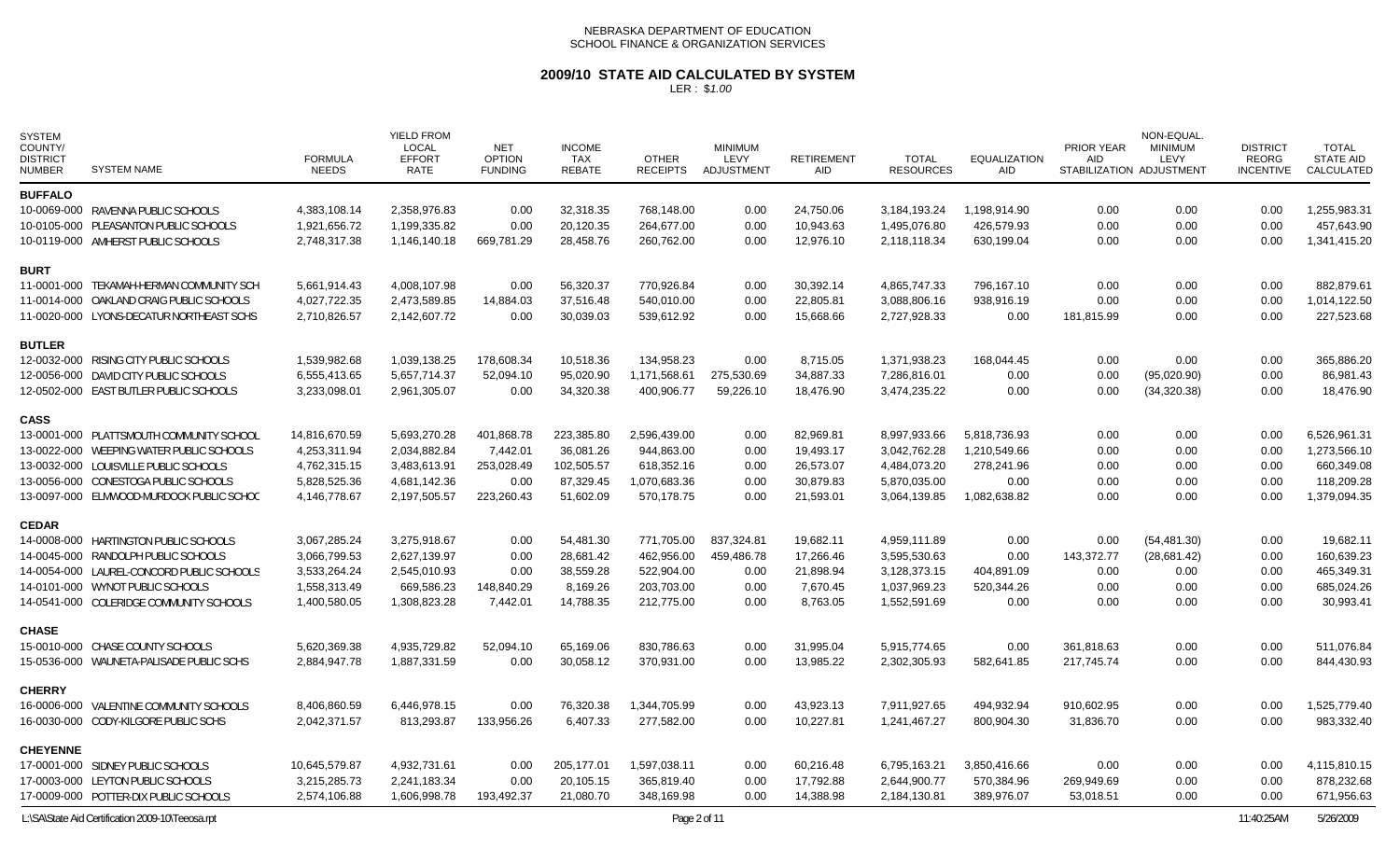### **2009/10 STATE AID CALCULATED BY SYSTEM**

| <b>SYSTEM</b><br>COUNTY/<br><b>DISTRICT</b><br><b>NUMBER</b> | <b>SYSTEM NAME</b>                        | <b>FORMULA</b><br><b>NEEDS</b> | <b>YIELD FROM</b><br>LOCAL<br><b>EFFORT</b><br><b>RATE</b> | <b>NET</b><br><b>OPTION</b><br><b>FUNDING</b> | <b>INCOME</b><br>TAX<br><b>REBATE</b> | <b>OTHER</b><br><b>RECEIPTS</b> | <b>MINIMUM</b><br>LEVY<br>ADJUSTMENT | <b>RETIREMENT</b><br>AID. | <b>TOTAL</b><br><b>RESOURCES</b> | <b>EQUALIZATION</b><br><b>AID</b> | PRIOR YEAR<br><b>AID</b><br>STABILIZATION ADJUSTMENT | NON-EQUAL.<br><b>MINIMUM</b><br>LEVY | <b>DISTRICT</b><br>REORG<br><b>INCENTIVE</b> | <b>TOTAL</b><br><b>STATE AID</b><br>CALCULATED |
|--------------------------------------------------------------|-------------------------------------------|--------------------------------|------------------------------------------------------------|-----------------------------------------------|---------------------------------------|---------------------------------|--------------------------------------|---------------------------|----------------------------------|-----------------------------------|------------------------------------------------------|--------------------------------------|----------------------------------------------|------------------------------------------------|
| <b>CLAY</b>                                                  |                                           |                                |                                                            |                                               |                                       |                                 |                                      |                           |                                  |                                   |                                                      |                                      |                                              |                                                |
|                                                              | 18-0002-000 SUTTON PUBLIC SCHOOLS         | 3,936,692.92                   | 2,850,932.25                                               | 0.00                                          | 38,782.90                             | 503,523.25                      | 0.00                                 | 22,052.86                 | 3,415,291.26                     | 521,401.66                        | 0.00                                                 | 0.00                                 | 0.00                                         | 582,237.42                                     |
|                                                              | 18-0011-000 HARVARD PUBLIC SCHOOLS        | 2,710,536.50                   | 1,317,372.78                                               | 0.00                                          | 15,715.88                             | 467,217.00                      | 0.00                                 | 14.267.67                 | 1,814,573.33                     | 895.963.17                        | 0.00                                                 | 0.00                                 | 0.00                                         | 925.946.72                                     |
|                                                              | 18-0070-000 CLAY CENTER PUBLIC SCHOOLS    | 2,050,270.48                   | 1,047,900.94                                               | 0.00                                          | 19,532.50                             | 305,045.00                      | 0.00                                 | 13,133.06                 | 1,385,611.50                     | 664,658.98                        | 0.00                                                 | 0.00                                 | 0.00                                         | 697,324.54                                     |
| <b>COLFAX</b>                                                |                                           |                                |                                                            |                                               |                                       |                                 |                                      |                           |                                  |                                   |                                                      |                                      |                                              |                                                |
|                                                              | 19-0039-000 LEIGH COMMUNITY SCHOOLS       | 1,613,061.28                   | 1.745.174.29                                               | 0.00                                          | 24,777.82                             | 240,424.98                      | 0.00                                 | 10,500.33                 | 2,020,877.42                     | 0.00                              | 0.00                                                 | 0.00                                 | 0.00                                         | 35,278.15                                      |
|                                                              | 19-0058-000 CLARKSON PUBLIC SCHOOLS       | 2,106,477.08                   | 1,629,609.65                                               | 96,746.19                                     | 24,453.33                             | 289,531.13                      | 0.00                                 | 12,061.62                 | 2,052,401.92                     | 54,075.16                         | 0.00                                                 | 0.00                                 | 0.00                                         | 187,336.30                                     |
|                                                              | 19-0059-000 HOWELLS PUBLIC SCHOOLS        | 2,015,106.55                   | 1,457,992.58                                               | 171,166.33                                    | 19,309.72                             | 260,092.11                      | 0.00                                 | 11,982.73                 | 1,920,543.47                     | 94,563.08                         | 0.00                                                 | 0.00                                 | 0.00                                         | 297,021.86                                     |
|                                                              | 19-0123-000 SCHUYLER COMMUNITY SCHOOLS    | 14,340,398.75                  | 6,357,679.73                                               | 0.00                                          | 86,399.16                             | 1,489,104.38                    | 0.00                                 | 75,004.63                 | 8,008,187.90                     | 6,332,210.85                      | 0.00                                                 | 0.00                                 | 0.00                                         | 6,493,614.64                                   |
| <b>CUMING</b>                                                |                                           |                                |                                                            |                                               |                                       |                                 |                                      |                           |                                  |                                   |                                                      |                                      |                                              |                                                |
|                                                              | 20-0001-000 WEST POINT PUBLIC SCHOOLS     | 7,174,585.28                   | 5,894,808.67                                               | 0.00                                          | 100,491.97                            | 1,187,509.00                    | 0.00                                 | 38,823.48                 | 7,221,633.12                     | 0.00                              | 0.00                                                 | 0.00                                 | 0.00                                         | 139,315.45                                     |
|                                                              | 20-0020-000 BANCROFT-ROSALIE COMM SCHOOLS | 2,862,760.63                   | 1,578,654.54                                               | 409,310.79                                    | 18,824.37                             | 294,587.85                      | 0.00                                 | 13,943.68                 | 2,315,321.23                     | 547,439.40                        | 0.00                                                 | 0.00                                 | 0.00                                         | 989,518.24                                     |
|                                                              | 20-0030-000 WISNER-PILGER PUBLIC SCHOOLS  | 4,713,420.81                   | 3,663,009.66                                               | 305,122.59                                    | 44,672.08                             | 713,525.03                      | 0.00                                 | 25,421.23                 | 4,751,750.59                     | 0.00                              | 0.00                                                 | 0.00                                 | 0.00                                         | 375,215.90                                     |
| <b>CUSTER</b>                                                |                                           |                                |                                                            |                                               |                                       |                                 |                                      |                           |                                  |                                   |                                                      |                                      |                                              |                                                |
|                                                              | 21-0015-000 ANSELMO-MERNA PUBLIC SCHOOLS  | 2,951,793.94                   | 2,334,686.37                                               | 52,094.10                                     | 15,395.60                             | 383,522.43                      | 0.00                                 | 14,196.86                 | 2,799,895.36                     | 151,898.58                        | 0.00                                                 | 0.00                                 | 0.00                                         | 233,585.14                                     |
|                                                              | 21-0025-000 BROKEN BOW PUBLIC SCHOOLS     | 7,331,826.07                   | 3,883,595.67                                               | 59,536.11                                     | 76,474.50                             | 1,112,114.42                    | 0.00                                 | 40,869.28                 | 5,172,589.98                     | 2,159,236.08                      | 0.00                                                 | 0.00                                 | 0.00                                         | 2,336,115.98                                   |
|                                                              | 21-0044-000 ANSLEY PUBLIC SCHOOLS         | 2,366,275.49                   | 1,459,124.19                                               | 0.00                                          | 14,352.37                             | 354,269.00                      | 0.00                                 | 11,080.22                 | 1,838,825.78                     | 527,449.71                        | 213,545.83                                           | 0.00                                 | 0.00                                         | 766,428.13                                     |
|                                                              | 21-0084-000 SARGENT PUBLIC SCHOOLS        | 2,083,238.33                   | 1,452,202.74                                               | 0.00                                          | 9,826.50                              | 189,787.60                      | 0.00                                 | 11,042.11                 | 1,662,858.95                     | 420,379.38                        | 0.00                                                 | 0.00                                 | 0.00                                         | 441,247.99                                     |
|                                                              | 21-0089-000 ARNOLD PUBLIC SCHOOLS         | 1,927,836.15                   | 1,600,975.82                                               | 0.00                                          | 17,530.99                             | 230,848.87                      | 0.00                                 | 12,532.84                 | 1,861,888.52                     | 65,947.63                         | 189,352.58                                           | 0.00                                 | 0.00                                         | 285,364.04                                     |
|                                                              | 21-0180-000 CALLAWAY PUBLIC SCHOOLS       | 2,773,014.35                   | 1,859,650.21                                               | 0.00                                          | 16,148.73                             | 340,743.00                      | 0.00                                 | 13,180.45                 | 2,229,722.39                     | 543,291.96                        | 0.00                                                 | 0.00                                 | 0.00                                         | 572,621.14                                     |
| <b>DAKOTA</b>                                                |                                           |                                |                                                            |                                               |                                       |                                 |                                      |                           |                                  |                                   |                                                      |                                      |                                              |                                                |
|                                                              | 22-0011-000 SO SIOUX CITY COMMUNITY SCHS  | 32,716,856.37                  | 7,295,970.52                                               | 0.00                                          | 150,228.85                            | 4,693,135.72                    | 0.00                                 | 202,505.85                | 12,341,840.94                    | 20,375,015.43                     | 0.00                                                 | 0.00                                 | 0.00                                         | 20,727,750.13                                  |
|                                                              | 22-0031-000 HOMER COMMUNITY SCHOOLS       | 4,004,084.19                   | 1,874,144.80                                               | 513,498.99                                    | 20,923.28                             | 500,405.00                      | 0.00                                 | 20,181.65                 | 2,929,153.72                     | 1,074,930.47                      | 0.00                                                 | 0.00                                 | 0.00                                         | 1,629,534.39                                   |
| <b>DAWES</b>                                                 |                                           |                                |                                                            |                                               |                                       |                                 |                                      |                           |                                  |                                   |                                                      |                                      |                                              |                                                |
|                                                              | 23-0002-000 CHADRON PUBLIC SCHOOLS        | 8,786,488.31                   | 3,351,803.98                                               | 0.00                                          | 93,694.24                             | 1,321,703.00                    | 0.00                                 | 52,266.95                 | 4,819,468.17                     | 3,967,020.14                      | 98,611.15                                            | 0.00                                 | 0.00                                         | 4,211,592.48                                   |
|                                                              | 23-0071-000 CRAWFORD PUBLIC SCHOOLS       | 2,662,573.58                   | 1,931,437.57                                               | 133,956.26                                    | 21,884.63                             | 436,218.00                      | 0.00                                 | 18,165.54                 | 2,541,662.00                     | 120,911.58                        | 259,215.12                                           | 0.00                                 | 0.00                                         | 554,133.13                                     |
| <b>DAWSON</b>                                                |                                           |                                |                                                            |                                               |                                       |                                 |                                      |                           |                                  |                                   |                                                      |                                      |                                              |                                                |
|                                                              | 24-0001-000 LEXINGTON PUBLIC SCHOOLS      | 28,214,821.54                  | 5,666,719.96                                               | 0.00                                          | 149,139.19                            | 2,479,783.57                    | 0.00                                 | 122,335.72                | 8,417,978.44                     | 19,796,843.10                     | 0.00                                                 | 0.00                                 | 0.00                                         | 20,068,318.01                                  |
|                                                              | 24-0004-000 OVERTON PUBLIC SCHOOLS        | 2,898,896.98                   | 1,322,253.42                                               | 253,028.49                                    | 16,625.36                             | 337,618.00                      | 0.00                                 | 14,224.24                 | 1,943,749.51                     | 955,147.47                        | 0.00                                                 | 0.00                                 | 0.00                                         | 1,239,025.56                                   |
|                                                              | 24-0011-000 COZAD CITY SCHOOLS            | 9,043,489.05                   | 3,855,017.59                                               | 81,862.16                                     | 83,381.27                             | 1,284,079.00                    | 0.00                                 | 47,594.86                 | 5,351,934.87                     | 3,691,554.18                      | 0.00                                                 | 0.00                                 | 0.00                                         | 3,904,392.46                                   |
|                                                              | 24-0020-000 GOTHENBURG PUBLIC SCHOOLS     | 8,111,139.38                   | 3,802,994.86                                               | 119,072.23                                    | 63,218.47                             | 1,023,656.89                    | 122,076.14                           | 37,337.62                 | 5,168,356.21                     | 2,942,783.17                      | 0.00                                                 | 0.00                                 | 0.00                                         | 3,162,411.50                                   |
|                                                              | 24-0101-000 SUMNER-EDDYVILLE-MILLER SCHS  | 2,293,679.74                   | 1,341,473.13                                               | 7,442.01                                      | 10,341.28                             | 195,264.00                      | 0.00                                 | 10,342.61                 | 1,564,863.03                     | 728,816.71                        | 0.00                                                 | 0.00                                 | 0.00                                         | 756,942.61                                     |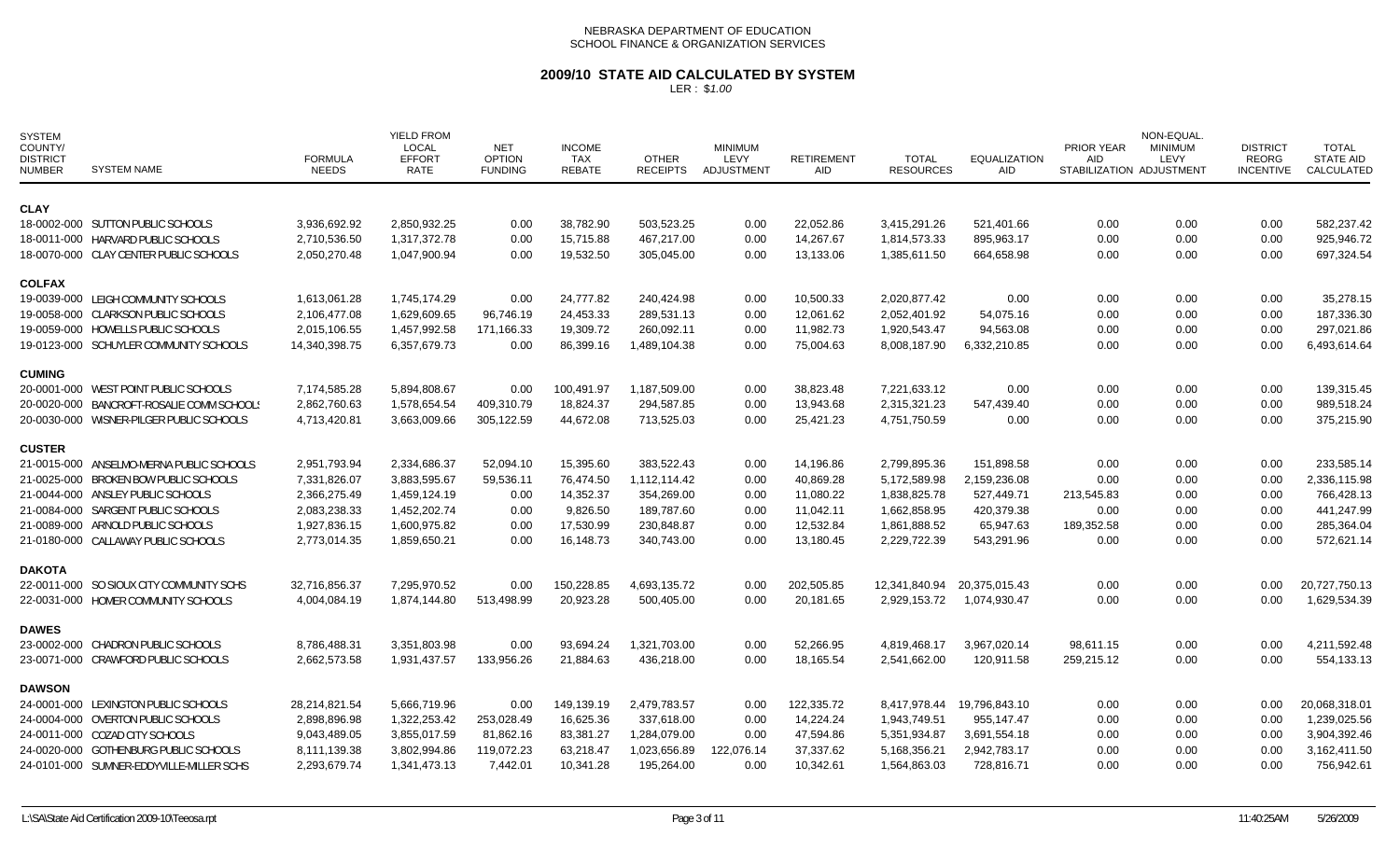# **2009/10 STATE AID CALCULATED BY SYSTEM**

| <b>DEUEL</b><br>16,269.30<br>0.00<br>25-0025-000 CREEK VALLEY SCHOOLS<br>3,375,324.87<br>2,144,624.50<br>0.00<br>31,235.92<br>511,982.38<br>0.00<br>2.704.112.10<br>671,212.77<br>86,939.26<br>0.00<br>805,657.25<br>1,864,130.20<br>19,012.48<br>284,858.08<br>0.00<br>11,704.48<br>0.00<br>0.00<br>0.00<br>0.00<br>30,716.96<br>25-0095-000 SOUTH PLATTE PUBLIC SCHOOLS<br>1,576,463.77<br>0.00<br>2,179,705.24<br><b>DIXON</b><br>1,972,291.47<br>26-0001-000 PONCA PUBLIC SCHOOLS<br>4,204,843.88<br>282,796.55<br>25,549.46<br>481,926.00<br>0.00<br>22,086.04<br>2,784,649.52<br>1,420,194.36<br>0.00<br>0.00<br>0.00<br>1,750,626.41<br>971.769.87<br>7,442.01<br>8,540.01<br>26-0024-000 NEWCASTLE PUBLIC SCHOOLS<br>1,650,152.43<br>7,081.94<br>188,814.00<br>0.00<br>1,183,647.83<br>466,504.60<br>0.00<br>0.00<br>0.00<br>489,568.56<br>2,171,837.29<br>1,249,832.41<br>14,372.43<br>187,575.00<br>10,448.55<br>560,768.61<br>0.00<br>734,429.88<br>26-0070-000 ALLEN CONSOLIDATED SCHOOLS<br>148,840.29<br>0.00<br>1,611,068.68<br>0.00<br>0.00<br>26-0561-000 EMERSON-HUBBARD PUBLIC SCHOOL<br>3,044,238.99<br>1,791,113.76<br>0.00<br>21,416.43<br>448,935.00<br>17,097.88<br>2,278,563.07<br>765,675.92<br>4,990.04<br>0.00<br>0.00<br>809,180.28<br>0.00<br><b>DODGE</b><br>163,724.32<br>599,289.89<br>221,895.98<br>16,971,112.69<br>27-0001-000 FREMONT PUBLIC SCHOOLS<br>39,910,637.74<br>17,691,216.14<br>5,248,308.91<br>0.00<br>23,924,435.23<br>15,986,202.51<br>0.00<br>0.00<br>0.00<br>27-0046-000 DODGE PUBLIC SCHOOLS<br>1,666,369.96<br>1,458,967.85<br>14,884.03<br>27,563.00<br>300,059.91<br>3,355.63<br>10,225.39<br>1,815,055.80<br>0.00<br>0.00<br>49,316.79<br>0.00<br>(3,355.63)<br>15,478.81<br>27-0062-000 SCRIBNER-SNYDER COMMUNITY SCH<br>2,198,257.44<br>0.00<br>33,062.72<br>387,759.46<br>0.00<br>2,634,558.43<br>284,560.30<br>333,101.83<br>2,919,118.73<br>0.00<br>0.00<br>0.00<br>3,902,223.19<br>37,210.07<br>47,390.99<br>824,231.00<br>30,993.49<br>0.00<br>5,533,421.72<br>0.00<br>4,842,048.74<br>691,372.98<br>0.00<br>0.00<br>806,967.53<br>27-0594-000 LOGAN VIEW PUBLIC SCHOOLS<br>4,509,674.34<br>163,724.32<br>45,884.42<br>698,171.97<br>523,122.22<br>26,633.90<br>190,358.22<br>27-0595-000 NORTH BEND CENTRAL PUBLIC SCHS<br>4,267,354.38<br>5,967,211.17<br>0.00<br>0.00<br>(45,884.42)<br>0.00<br><b>DOUGLAS</b><br>2,460,629.97<br>0.00<br>180,908,522.62<br>28-0001-000 OMAHA PUBLIC SCHOOLS<br>441,482,088.01<br>188,656,767.95<br>0.00<br>9,081,173.72<br>71,916,797.44<br>0.00<br>272,115,369.08 169,366,718.93<br>0.00<br>0.00<br>1,128,656.63<br>6,658,015.00<br>0.00<br>210,543.67<br>1,541,276.88<br>0.00<br>2,880,477.18<br>28-0010-000 ELKHORN PUBLIC SCHOOLS<br>43,124,447.35<br>33,585,955.17<br>41,583,170.47<br>0.00<br>0.00<br>0.00<br>248,685.15<br>7,806,570.83<br>5,965,902.61<br>1,350,577.98<br>0.00<br>41,912.94<br>7,607,078.68<br>199,492.14<br>0.00<br>0.00<br>490,090.24<br>28-0015-000 DOUGLAS CO WEST COMMUNITY SCH<br>0.00<br>0.00<br>3,898,605.76<br>972,555.24<br>28-0017-000 MILLARD PUBLIC SCHOOLS<br>194,444,751.62<br>89,332,198.26<br>9,481,126.30<br>28,269,871.73<br>0.00<br>131,954,357.29<br>62,490,394.33<br>0.00<br>0.00<br>0.00<br>76,842,681.63<br>14,594,902.78<br>330,549.14<br>4,910,508.00<br>150,773.34<br>22,420,271.96<br>5,396,501.66<br>8,311,362.83<br>28-0054-000 RALSTON PUBLIC SCHOOLS<br>27,816,773.61<br>2,433,538.70<br>0.00<br>0.00<br>0.00<br>0.00<br>259.952.43<br>28-0059-000 BENNINGTON PUBLIC SCHOOLS<br>10,247,914.36<br>6.140.806.22<br>0.00<br>1.242.126.33<br>0.00<br>38.456.12<br>7,681,341.10<br>2.566.573.26<br>0.00<br>0.00<br>0.00<br>2,864,981.81<br>1,267,725.98<br>310,843.58<br>0.00<br>16,598,031.52<br>28-0066-000 WESTSIDE COMMUNITY SCHOOLS<br>57,039,694.24<br>32,527,960.72 13,953,776.93<br>7,913,702.00<br>0.00<br>55,974,009.21<br>1,065,685.03<br>0.00<br>0.00<br><b>DUNDY</b><br>26,998.90<br>29-0117-000 DUNDY CO STRATTON PUBLIC SCHS<br>5,371,537.58<br>3,925,944.81<br>0.00<br>44,173.79<br>637,900.71<br>0.00<br>4,635,018.21<br>736,519.37<br>129,835.19<br>0.00<br>0.00<br>937,527.25<br><b>FILLMORE</b><br>2,437,580.93<br>31,562.73<br>15.880.17<br>30-0001-000 EXETER-MILLIGAN PUBLIC SCHOOLS<br>2,641,778.51<br>0.00<br>444.969.37<br>0.00<br>2,929,993.20<br>0.00<br>0.00<br>0.00<br>0.00<br>47,442.90<br>30-0025-000 FILLMORE CENTRAL PUBLIC SCHS<br>6,156,242.02<br>4,806,491.06<br>0.00<br>86,928.98<br>1,389,117.37<br>0.00<br>27,619.61<br>6,310,157.02<br>0.00<br>264,560.60<br>0.00<br>0.00<br>379,109.20<br>30-0054-000 SHICKLEY PUBLIC SCHOOLS<br>1,741,876.28<br>1,758,412.22<br>66,978.13<br>18,630.75<br>250,384.67<br>0.00<br>11,664.77<br>2,106,070.54<br>0.00<br>0.00<br>0.00<br>0.00<br>97,273.65<br><b>FRANKLIN</b><br>31-0506-000 FRANKLIN PUBLIC SCHOOLS<br>1,725,765.42<br>52,094.10<br>29,816.07<br>410,386.00<br>0.00<br>18,039.56<br>2,236,101.15<br>1,107,095.85<br>4,805.53<br>0.00<br>0.00<br>1.211.851.11<br>3,343,197.00<br><b>FRONTIER</b><br>2,003,043.26<br>1,334,948.37<br>0.00<br>10,489.38<br>217,738.54<br>0.00<br>10,375.28<br>1,573,551.57<br>0.00<br>0.00<br>450,356.35<br>32-0046-000 MAYWOOD PUBLIC SCHOOLS<br>429,491.69<br>0.00<br>32-0095-000 EUSTIS-FARNAM PUBLIC SCHOOLS<br>2,657,183.31<br>1,624,924.20<br>111,630.22<br>20,595.46<br>366,547.93<br>0.00<br>13,875.27<br>2,137,573.07<br>519,610.23<br>0.00<br>0.00<br>665,711.18<br>0.00<br>32-0125-000 MEDICINE VALLEY PUBLIC SCHOOLS<br>2,653,886.97<br>1,140,049.96<br>96,746.19<br>20,439.44<br>272,712.33<br>0.00<br>14,214.05<br>1,544,161.96<br>1,109,725.01<br>0.00<br>0.00<br>0.00<br>1,241,124.68 | <b>SYSTEM</b><br>COUNTY/<br><b>DISTRICT</b><br><b>NUMBER</b> | <b>SYSTEM NAME</b> | <b>FORMULA</b><br><b>NEEDS</b> | <b>YIELD FROM</b><br>LOCAL<br><b>EFFORT</b><br><b>RATE</b> | <b>NET</b><br><b>OPTION</b><br><b>FUNDING</b> | <b>INCOME</b><br><b>TAX</b><br><b>REBATE</b> | <b>OTHER</b><br><b>RECEIPTS</b> | <b>MINIMUM</b><br>LEVY<br>ADJUSTMENT | <b>RETIREMENT</b><br><b>AID</b> | <b>TOTAL</b><br><b>RESOURCES</b> | <b>EQUALIZATION</b><br><b>AID</b> | <b>PRIOR YEAR</b><br><b>AID</b> | <b>NON-EQUAL</b><br><b>MINIMUM</b><br><b>LEVY</b><br>STABILIZATION ADJUSTMENT | <b>DISTRICT</b><br><b>REORG</b><br><b>INCENTIVE</b> | <b>TOTAL</b><br><b>STATE AID</b><br>CALCULATED |
|-----------------------------------------------------------------------------------------------------------------------------------------------------------------------------------------------------------------------------------------------------------------------------------------------------------------------------------------------------------------------------------------------------------------------------------------------------------------------------------------------------------------------------------------------------------------------------------------------------------------------------------------------------------------------------------------------------------------------------------------------------------------------------------------------------------------------------------------------------------------------------------------------------------------------------------------------------------------------------------------------------------------------------------------------------------------------------------------------------------------------------------------------------------------------------------------------------------------------------------------------------------------------------------------------------------------------------------------------------------------------------------------------------------------------------------------------------------------------------------------------------------------------------------------------------------------------------------------------------------------------------------------------------------------------------------------------------------------------------------------------------------------------------------------------------------------------------------------------------------------------------------------------------------------------------------------------------------------------------------------------------------------------------------------------------------------------------------------------------------------------------------------------------------------------------------------------------------------------------------------------------------------------------------------------------------------------------------------------------------------------------------------------------------------------------------------------------------------------------------------------------------------------------------------------------------------------------------------------------------------------------------------------------------------------------------------------------------------------------------------------------------------------------------------------------------------------------------------------------------------------------------------------------------------------------------------------------------------------------------------------------------------------------------------------------------------------------------------------------------------------------------------------------------------------------------------------------------------------------------------------------------------------------------------------------------------------------------------------------------------------------------------------------------------------------------------------------------------------------------------------------------------------------------------------------------------------------------------------------------------------------------------------------------------------------------------------------------------------------------------------------------------------------------------------------------------------------------------------------------------------------------------------------------------------------------------------------------------------------------------------------------------------------------------------------------------------------------------------------------------------------------------------------------------------------------------------------------------------------------------------------------------------------------------------------------------------------------------------------------------------------------------------------------------------------------------------------------------------------------------------------------------------------------------------------------------------------------------------------------------------------------------------------------------------------------------------------------------------------------------------------------------------------------------------------------------------------------------------------------------------------------------------------------------------------------------------------------------------------------------------------------------------------------------------------------------------------------------------------------------------------------------------------------------------------------------------------------------------------------------------------------------------------------------------------------------------------------------------------------------------------------------------------------------------------------------------------------------------------------------------------------------------------------------------------------------------------------------------------------------------------------------------------------------------------------|--------------------------------------------------------------|--------------------|--------------------------------|------------------------------------------------------------|-----------------------------------------------|----------------------------------------------|---------------------------------|--------------------------------------|---------------------------------|----------------------------------|-----------------------------------|---------------------------------|-------------------------------------------------------------------------------|-----------------------------------------------------|------------------------------------------------|
|                                                                                                                                                                                                                                                                                                                                                                                                                                                                                                                                                                                                                                                                                                                                                                                                                                                                                                                                                                                                                                                                                                                                                                                                                                                                                                                                                                                                                                                                                                                                                                                                                                                                                                                                                                                                                                                                                                                                                                                                                                                                                                                                                                                                                                                                                                                                                                                                                                                                                                                                                                                                                                                                                                                                                                                                                                                                                                                                                                                                                                                                                                                                                                                                                                                                                                                                                                                                                                                                                                                                                                                                                                                                                                                                                                                                                                                                                                                                                                                                                                                                                                                                                                                                                                                                                                                                                                                                                                                                                                                                                                                                                                                                                                                                                                                                                                                                                                                                                                                                                                                                                                                                                                                                                                                                                                                                                                                                                                                                                                                                                                                                                                                                                   |                                                              |                    |                                |                                                            |                                               |                                              |                                 |                                      |                                 |                                  |                                   |                                 |                                                                               |                                                     |                                                |
|                                                                                                                                                                                                                                                                                                                                                                                                                                                                                                                                                                                                                                                                                                                                                                                                                                                                                                                                                                                                                                                                                                                                                                                                                                                                                                                                                                                                                                                                                                                                                                                                                                                                                                                                                                                                                                                                                                                                                                                                                                                                                                                                                                                                                                                                                                                                                                                                                                                                                                                                                                                                                                                                                                                                                                                                                                                                                                                                                                                                                                                                                                                                                                                                                                                                                                                                                                                                                                                                                                                                                                                                                                                                                                                                                                                                                                                                                                                                                                                                                                                                                                                                                                                                                                                                                                                                                                                                                                                                                                                                                                                                                                                                                                                                                                                                                                                                                                                                                                                                                                                                                                                                                                                                                                                                                                                                                                                                                                                                                                                                                                                                                                                                                   |                                                              |                    |                                |                                                            |                                               |                                              |                                 |                                      |                                 |                                  |                                   |                                 |                                                                               |                                                     |                                                |
|                                                                                                                                                                                                                                                                                                                                                                                                                                                                                                                                                                                                                                                                                                                                                                                                                                                                                                                                                                                                                                                                                                                                                                                                                                                                                                                                                                                                                                                                                                                                                                                                                                                                                                                                                                                                                                                                                                                                                                                                                                                                                                                                                                                                                                                                                                                                                                                                                                                                                                                                                                                                                                                                                                                                                                                                                                                                                                                                                                                                                                                                                                                                                                                                                                                                                                                                                                                                                                                                                                                                                                                                                                                                                                                                                                                                                                                                                                                                                                                                                                                                                                                                                                                                                                                                                                                                                                                                                                                                                                                                                                                                                                                                                                                                                                                                                                                                                                                                                                                                                                                                                                                                                                                                                                                                                                                                                                                                                                                                                                                                                                                                                                                                                   |                                                              |                    |                                |                                                            |                                               |                                              |                                 |                                      |                                 |                                  |                                   |                                 |                                                                               |                                                     |                                                |
|                                                                                                                                                                                                                                                                                                                                                                                                                                                                                                                                                                                                                                                                                                                                                                                                                                                                                                                                                                                                                                                                                                                                                                                                                                                                                                                                                                                                                                                                                                                                                                                                                                                                                                                                                                                                                                                                                                                                                                                                                                                                                                                                                                                                                                                                                                                                                                                                                                                                                                                                                                                                                                                                                                                                                                                                                                                                                                                                                                                                                                                                                                                                                                                                                                                                                                                                                                                                                                                                                                                                                                                                                                                                                                                                                                                                                                                                                                                                                                                                                                                                                                                                                                                                                                                                                                                                                                                                                                                                                                                                                                                                                                                                                                                                                                                                                                                                                                                                                                                                                                                                                                                                                                                                                                                                                                                                                                                                                                                                                                                                                                                                                                                                                   |                                                              |                    |                                |                                                            |                                               |                                              |                                 |                                      |                                 |                                  |                                   |                                 |                                                                               |                                                     |                                                |
|                                                                                                                                                                                                                                                                                                                                                                                                                                                                                                                                                                                                                                                                                                                                                                                                                                                                                                                                                                                                                                                                                                                                                                                                                                                                                                                                                                                                                                                                                                                                                                                                                                                                                                                                                                                                                                                                                                                                                                                                                                                                                                                                                                                                                                                                                                                                                                                                                                                                                                                                                                                                                                                                                                                                                                                                                                                                                                                                                                                                                                                                                                                                                                                                                                                                                                                                                                                                                                                                                                                                                                                                                                                                                                                                                                                                                                                                                                                                                                                                                                                                                                                                                                                                                                                                                                                                                                                                                                                                                                                                                                                                                                                                                                                                                                                                                                                                                                                                                                                                                                                                                                                                                                                                                                                                                                                                                                                                                                                                                                                                                                                                                                                                                   |                                                              |                    |                                |                                                            |                                               |                                              |                                 |                                      |                                 |                                  |                                   |                                 |                                                                               |                                                     |                                                |
|                                                                                                                                                                                                                                                                                                                                                                                                                                                                                                                                                                                                                                                                                                                                                                                                                                                                                                                                                                                                                                                                                                                                                                                                                                                                                                                                                                                                                                                                                                                                                                                                                                                                                                                                                                                                                                                                                                                                                                                                                                                                                                                                                                                                                                                                                                                                                                                                                                                                                                                                                                                                                                                                                                                                                                                                                                                                                                                                                                                                                                                                                                                                                                                                                                                                                                                                                                                                                                                                                                                                                                                                                                                                                                                                                                                                                                                                                                                                                                                                                                                                                                                                                                                                                                                                                                                                                                                                                                                                                                                                                                                                                                                                                                                                                                                                                                                                                                                                                                                                                                                                                                                                                                                                                                                                                                                                                                                                                                                                                                                                                                                                                                                                                   |                                                              |                    |                                |                                                            |                                               |                                              |                                 |                                      |                                 |                                  |                                   |                                 |                                                                               |                                                     |                                                |
|                                                                                                                                                                                                                                                                                                                                                                                                                                                                                                                                                                                                                                                                                                                                                                                                                                                                                                                                                                                                                                                                                                                                                                                                                                                                                                                                                                                                                                                                                                                                                                                                                                                                                                                                                                                                                                                                                                                                                                                                                                                                                                                                                                                                                                                                                                                                                                                                                                                                                                                                                                                                                                                                                                                                                                                                                                                                                                                                                                                                                                                                                                                                                                                                                                                                                                                                                                                                                                                                                                                                                                                                                                                                                                                                                                                                                                                                                                                                                                                                                                                                                                                                                                                                                                                                                                                                                                                                                                                                                                                                                                                                                                                                                                                                                                                                                                                                                                                                                                                                                                                                                                                                                                                                                                                                                                                                                                                                                                                                                                                                                                                                                                                                                   |                                                              |                    |                                |                                                            |                                               |                                              |                                 |                                      |                                 |                                  |                                   |                                 |                                                                               |                                                     |                                                |
|                                                                                                                                                                                                                                                                                                                                                                                                                                                                                                                                                                                                                                                                                                                                                                                                                                                                                                                                                                                                                                                                                                                                                                                                                                                                                                                                                                                                                                                                                                                                                                                                                                                                                                                                                                                                                                                                                                                                                                                                                                                                                                                                                                                                                                                                                                                                                                                                                                                                                                                                                                                                                                                                                                                                                                                                                                                                                                                                                                                                                                                                                                                                                                                                                                                                                                                                                                                                                                                                                                                                                                                                                                                                                                                                                                                                                                                                                                                                                                                                                                                                                                                                                                                                                                                                                                                                                                                                                                                                                                                                                                                                                                                                                                                                                                                                                                                                                                                                                                                                                                                                                                                                                                                                                                                                                                                                                                                                                                                                                                                                                                                                                                                                                   |                                                              |                    |                                |                                                            |                                               |                                              |                                 |                                      |                                 |                                  |                                   |                                 |                                                                               |                                                     |                                                |
|                                                                                                                                                                                                                                                                                                                                                                                                                                                                                                                                                                                                                                                                                                                                                                                                                                                                                                                                                                                                                                                                                                                                                                                                                                                                                                                                                                                                                                                                                                                                                                                                                                                                                                                                                                                                                                                                                                                                                                                                                                                                                                                                                                                                                                                                                                                                                                                                                                                                                                                                                                                                                                                                                                                                                                                                                                                                                                                                                                                                                                                                                                                                                                                                                                                                                                                                                                                                                                                                                                                                                                                                                                                                                                                                                                                                                                                                                                                                                                                                                                                                                                                                                                                                                                                                                                                                                                                                                                                                                                                                                                                                                                                                                                                                                                                                                                                                                                                                                                                                                                                                                                                                                                                                                                                                                                                                                                                                                                                                                                                                                                                                                                                                                   |                                                              |                    |                                |                                                            |                                               |                                              |                                 |                                      |                                 |                                  |                                   |                                 |                                                                               |                                                     |                                                |
|                                                                                                                                                                                                                                                                                                                                                                                                                                                                                                                                                                                                                                                                                                                                                                                                                                                                                                                                                                                                                                                                                                                                                                                                                                                                                                                                                                                                                                                                                                                                                                                                                                                                                                                                                                                                                                                                                                                                                                                                                                                                                                                                                                                                                                                                                                                                                                                                                                                                                                                                                                                                                                                                                                                                                                                                                                                                                                                                                                                                                                                                                                                                                                                                                                                                                                                                                                                                                                                                                                                                                                                                                                                                                                                                                                                                                                                                                                                                                                                                                                                                                                                                                                                                                                                                                                                                                                                                                                                                                                                                                                                                                                                                                                                                                                                                                                                                                                                                                                                                                                                                                                                                                                                                                                                                                                                                                                                                                                                                                                                                                                                                                                                                                   |                                                              |                    |                                |                                                            |                                               |                                              |                                 |                                      |                                 |                                  |                                   |                                 |                                                                               |                                                     |                                                |
|                                                                                                                                                                                                                                                                                                                                                                                                                                                                                                                                                                                                                                                                                                                                                                                                                                                                                                                                                                                                                                                                                                                                                                                                                                                                                                                                                                                                                                                                                                                                                                                                                                                                                                                                                                                                                                                                                                                                                                                                                                                                                                                                                                                                                                                                                                                                                                                                                                                                                                                                                                                                                                                                                                                                                                                                                                                                                                                                                                                                                                                                                                                                                                                                                                                                                                                                                                                                                                                                                                                                                                                                                                                                                                                                                                                                                                                                                                                                                                                                                                                                                                                                                                                                                                                                                                                                                                                                                                                                                                                                                                                                                                                                                                                                                                                                                                                                                                                                                                                                                                                                                                                                                                                                                                                                                                                                                                                                                                                                                                                                                                                                                                                                                   |                                                              |                    |                                |                                                            |                                               |                                              |                                 |                                      |                                 |                                  |                                   |                                 |                                                                               |                                                     |                                                |
|                                                                                                                                                                                                                                                                                                                                                                                                                                                                                                                                                                                                                                                                                                                                                                                                                                                                                                                                                                                                                                                                                                                                                                                                                                                                                                                                                                                                                                                                                                                                                                                                                                                                                                                                                                                                                                                                                                                                                                                                                                                                                                                                                                                                                                                                                                                                                                                                                                                                                                                                                                                                                                                                                                                                                                                                                                                                                                                                                                                                                                                                                                                                                                                                                                                                                                                                                                                                                                                                                                                                                                                                                                                                                                                                                                                                                                                                                                                                                                                                                                                                                                                                                                                                                                                                                                                                                                                                                                                                                                                                                                                                                                                                                                                                                                                                                                                                                                                                                                                                                                                                                                                                                                                                                                                                                                                                                                                                                                                                                                                                                                                                                                                                                   |                                                              |                    |                                |                                                            |                                               |                                              |                                 |                                      |                                 |                                  |                                   |                                 |                                                                               |                                                     |                                                |
|                                                                                                                                                                                                                                                                                                                                                                                                                                                                                                                                                                                                                                                                                                                                                                                                                                                                                                                                                                                                                                                                                                                                                                                                                                                                                                                                                                                                                                                                                                                                                                                                                                                                                                                                                                                                                                                                                                                                                                                                                                                                                                                                                                                                                                                                                                                                                                                                                                                                                                                                                                                                                                                                                                                                                                                                                                                                                                                                                                                                                                                                                                                                                                                                                                                                                                                                                                                                                                                                                                                                                                                                                                                                                                                                                                                                                                                                                                                                                                                                                                                                                                                                                                                                                                                                                                                                                                                                                                                                                                                                                                                                                                                                                                                                                                                                                                                                                                                                                                                                                                                                                                                                                                                                                                                                                                                                                                                                                                                                                                                                                                                                                                                                                   |                                                              |                    |                                |                                                            |                                               |                                              |                                 |                                      |                                 |                                  |                                   |                                 |                                                                               |                                                     |                                                |
|                                                                                                                                                                                                                                                                                                                                                                                                                                                                                                                                                                                                                                                                                                                                                                                                                                                                                                                                                                                                                                                                                                                                                                                                                                                                                                                                                                                                                                                                                                                                                                                                                                                                                                                                                                                                                                                                                                                                                                                                                                                                                                                                                                                                                                                                                                                                                                                                                                                                                                                                                                                                                                                                                                                                                                                                                                                                                                                                                                                                                                                                                                                                                                                                                                                                                                                                                                                                                                                                                                                                                                                                                                                                                                                                                                                                                                                                                                                                                                                                                                                                                                                                                                                                                                                                                                                                                                                                                                                                                                                                                                                                                                                                                                                                                                                                                                                                                                                                                                                                                                                                                                                                                                                                                                                                                                                                                                                                                                                                                                                                                                                                                                                                                   |                                                              |                    |                                |                                                            |                                               |                                              |                                 |                                      |                                 |                                  |                                   |                                 |                                                                               |                                                     |                                                |
|                                                                                                                                                                                                                                                                                                                                                                                                                                                                                                                                                                                                                                                                                                                                                                                                                                                                                                                                                                                                                                                                                                                                                                                                                                                                                                                                                                                                                                                                                                                                                                                                                                                                                                                                                                                                                                                                                                                                                                                                                                                                                                                                                                                                                                                                                                                                                                                                                                                                                                                                                                                                                                                                                                                                                                                                                                                                                                                                                                                                                                                                                                                                                                                                                                                                                                                                                                                                                                                                                                                                                                                                                                                                                                                                                                                                                                                                                                                                                                                                                                                                                                                                                                                                                                                                                                                                                                                                                                                                                                                                                                                                                                                                                                                                                                                                                                                                                                                                                                                                                                                                                                                                                                                                                                                                                                                                                                                                                                                                                                                                                                                                                                                                                   |                                                              |                    |                                |                                                            |                                               |                                              |                                 |                                      |                                 |                                  |                                   |                                 |                                                                               |                                                     |                                                |
|                                                                                                                                                                                                                                                                                                                                                                                                                                                                                                                                                                                                                                                                                                                                                                                                                                                                                                                                                                                                                                                                                                                                                                                                                                                                                                                                                                                                                                                                                                                                                                                                                                                                                                                                                                                                                                                                                                                                                                                                                                                                                                                                                                                                                                                                                                                                                                                                                                                                                                                                                                                                                                                                                                                                                                                                                                                                                                                                                                                                                                                                                                                                                                                                                                                                                                                                                                                                                                                                                                                                                                                                                                                                                                                                                                                                                                                                                                                                                                                                                                                                                                                                                                                                                                                                                                                                                                                                                                                                                                                                                                                                                                                                                                                                                                                                                                                                                                                                                                                                                                                                                                                                                                                                                                                                                                                                                                                                                                                                                                                                                                                                                                                                                   |                                                              |                    |                                |                                                            |                                               |                                              |                                 |                                      |                                 |                                  |                                   |                                 |                                                                               |                                                     |                                                |
|                                                                                                                                                                                                                                                                                                                                                                                                                                                                                                                                                                                                                                                                                                                                                                                                                                                                                                                                                                                                                                                                                                                                                                                                                                                                                                                                                                                                                                                                                                                                                                                                                                                                                                                                                                                                                                                                                                                                                                                                                                                                                                                                                                                                                                                                                                                                                                                                                                                                                                                                                                                                                                                                                                                                                                                                                                                                                                                                                                                                                                                                                                                                                                                                                                                                                                                                                                                                                                                                                                                                                                                                                                                                                                                                                                                                                                                                                                                                                                                                                                                                                                                                                                                                                                                                                                                                                                                                                                                                                                                                                                                                                                                                                                                                                                                                                                                                                                                                                                                                                                                                                                                                                                                                                                                                                                                                                                                                                                                                                                                                                                                                                                                                                   |                                                              |                    |                                |                                                            |                                               |                                              |                                 |                                      |                                 |                                  |                                   |                                 |                                                                               |                                                     |                                                |
|                                                                                                                                                                                                                                                                                                                                                                                                                                                                                                                                                                                                                                                                                                                                                                                                                                                                                                                                                                                                                                                                                                                                                                                                                                                                                                                                                                                                                                                                                                                                                                                                                                                                                                                                                                                                                                                                                                                                                                                                                                                                                                                                                                                                                                                                                                                                                                                                                                                                                                                                                                                                                                                                                                                                                                                                                                                                                                                                                                                                                                                                                                                                                                                                                                                                                                                                                                                                                                                                                                                                                                                                                                                                                                                                                                                                                                                                                                                                                                                                                                                                                                                                                                                                                                                                                                                                                                                                                                                                                                                                                                                                                                                                                                                                                                                                                                                                                                                                                                                                                                                                                                                                                                                                                                                                                                                                                                                                                                                                                                                                                                                                                                                                                   |                                                              |                    |                                |                                                            |                                               |                                              |                                 |                                      |                                 |                                  |                                   |                                 |                                                                               |                                                     |                                                |
|                                                                                                                                                                                                                                                                                                                                                                                                                                                                                                                                                                                                                                                                                                                                                                                                                                                                                                                                                                                                                                                                                                                                                                                                                                                                                                                                                                                                                                                                                                                                                                                                                                                                                                                                                                                                                                                                                                                                                                                                                                                                                                                                                                                                                                                                                                                                                                                                                                                                                                                                                                                                                                                                                                                                                                                                                                                                                                                                                                                                                                                                                                                                                                                                                                                                                                                                                                                                                                                                                                                                                                                                                                                                                                                                                                                                                                                                                                                                                                                                                                                                                                                                                                                                                                                                                                                                                                                                                                                                                                                                                                                                                                                                                                                                                                                                                                                                                                                                                                                                                                                                                                                                                                                                                                                                                                                                                                                                                                                                                                                                                                                                                                                                                   |                                                              |                    |                                |                                                            |                                               |                                              |                                 |                                      |                                 |                                  |                                   |                                 |                                                                               |                                                     |                                                |
|                                                                                                                                                                                                                                                                                                                                                                                                                                                                                                                                                                                                                                                                                                                                                                                                                                                                                                                                                                                                                                                                                                                                                                                                                                                                                                                                                                                                                                                                                                                                                                                                                                                                                                                                                                                                                                                                                                                                                                                                                                                                                                                                                                                                                                                                                                                                                                                                                                                                                                                                                                                                                                                                                                                                                                                                                                                                                                                                                                                                                                                                                                                                                                                                                                                                                                                                                                                                                                                                                                                                                                                                                                                                                                                                                                                                                                                                                                                                                                                                                                                                                                                                                                                                                                                                                                                                                                                                                                                                                                                                                                                                                                                                                                                                                                                                                                                                                                                                                                                                                                                                                                                                                                                                                                                                                                                                                                                                                                                                                                                                                                                                                                                                                   |                                                              |                    |                                |                                                            |                                               |                                              |                                 |                                      |                                 |                                  |                                   |                                 |                                                                               |                                                     |                                                |
|                                                                                                                                                                                                                                                                                                                                                                                                                                                                                                                                                                                                                                                                                                                                                                                                                                                                                                                                                                                                                                                                                                                                                                                                                                                                                                                                                                                                                                                                                                                                                                                                                                                                                                                                                                                                                                                                                                                                                                                                                                                                                                                                                                                                                                                                                                                                                                                                                                                                                                                                                                                                                                                                                                                                                                                                                                                                                                                                                                                                                                                                                                                                                                                                                                                                                                                                                                                                                                                                                                                                                                                                                                                                                                                                                                                                                                                                                                                                                                                                                                                                                                                                                                                                                                                                                                                                                                                                                                                                                                                                                                                                                                                                                                                                                                                                                                                                                                                                                                                                                                                                                                                                                                                                                                                                                                                                                                                                                                                                                                                                                                                                                                                                                   |                                                              |                    |                                |                                                            |                                               |                                              |                                 |                                      |                                 |                                  |                                   |                                 |                                                                               |                                                     |                                                |
|                                                                                                                                                                                                                                                                                                                                                                                                                                                                                                                                                                                                                                                                                                                                                                                                                                                                                                                                                                                                                                                                                                                                                                                                                                                                                                                                                                                                                                                                                                                                                                                                                                                                                                                                                                                                                                                                                                                                                                                                                                                                                                                                                                                                                                                                                                                                                                                                                                                                                                                                                                                                                                                                                                                                                                                                                                                                                                                                                                                                                                                                                                                                                                                                                                                                                                                                                                                                                                                                                                                                                                                                                                                                                                                                                                                                                                                                                                                                                                                                                                                                                                                                                                                                                                                                                                                                                                                                                                                                                                                                                                                                                                                                                                                                                                                                                                                                                                                                                                                                                                                                                                                                                                                                                                                                                                                                                                                                                                                                                                                                                                                                                                                                                   |                                                              |                    |                                |                                                            |                                               |                                              |                                 |                                      |                                 |                                  |                                   |                                 |                                                                               |                                                     |                                                |
|                                                                                                                                                                                                                                                                                                                                                                                                                                                                                                                                                                                                                                                                                                                                                                                                                                                                                                                                                                                                                                                                                                                                                                                                                                                                                                                                                                                                                                                                                                                                                                                                                                                                                                                                                                                                                                                                                                                                                                                                                                                                                                                                                                                                                                                                                                                                                                                                                                                                                                                                                                                                                                                                                                                                                                                                                                                                                                                                                                                                                                                                                                                                                                                                                                                                                                                                                                                                                                                                                                                                                                                                                                                                                                                                                                                                                                                                                                                                                                                                                                                                                                                                                                                                                                                                                                                                                                                                                                                                                                                                                                                                                                                                                                                                                                                                                                                                                                                                                                                                                                                                                                                                                                                                                                                                                                                                                                                                                                                                                                                                                                                                                                                                                   |                                                              |                    |                                |                                                            |                                               |                                              |                                 |                                      |                                 |                                  |                                   |                                 |                                                                               |                                                     |                                                |
|                                                                                                                                                                                                                                                                                                                                                                                                                                                                                                                                                                                                                                                                                                                                                                                                                                                                                                                                                                                                                                                                                                                                                                                                                                                                                                                                                                                                                                                                                                                                                                                                                                                                                                                                                                                                                                                                                                                                                                                                                                                                                                                                                                                                                                                                                                                                                                                                                                                                                                                                                                                                                                                                                                                                                                                                                                                                                                                                                                                                                                                                                                                                                                                                                                                                                                                                                                                                                                                                                                                                                                                                                                                                                                                                                                                                                                                                                                                                                                                                                                                                                                                                                                                                                                                                                                                                                                                                                                                                                                                                                                                                                                                                                                                                                                                                                                                                                                                                                                                                                                                                                                                                                                                                                                                                                                                                                                                                                                                                                                                                                                                                                                                                                   |                                                              |                    |                                |                                                            |                                               |                                              |                                 |                                      |                                 |                                  |                                   |                                 |                                                                               |                                                     |                                                |
|                                                                                                                                                                                                                                                                                                                                                                                                                                                                                                                                                                                                                                                                                                                                                                                                                                                                                                                                                                                                                                                                                                                                                                                                                                                                                                                                                                                                                                                                                                                                                                                                                                                                                                                                                                                                                                                                                                                                                                                                                                                                                                                                                                                                                                                                                                                                                                                                                                                                                                                                                                                                                                                                                                                                                                                                                                                                                                                                                                                                                                                                                                                                                                                                                                                                                                                                                                                                                                                                                                                                                                                                                                                                                                                                                                                                                                                                                                                                                                                                                                                                                                                                                                                                                                                                                                                                                                                                                                                                                                                                                                                                                                                                                                                                                                                                                                                                                                                                                                                                                                                                                                                                                                                                                                                                                                                                                                                                                                                                                                                                                                                                                                                                                   |                                                              |                    |                                |                                                            |                                               |                                              |                                 |                                      |                                 |                                  |                                   |                                 |                                                                               |                                                     |                                                |
|                                                                                                                                                                                                                                                                                                                                                                                                                                                                                                                                                                                                                                                                                                                                                                                                                                                                                                                                                                                                                                                                                                                                                                                                                                                                                                                                                                                                                                                                                                                                                                                                                                                                                                                                                                                                                                                                                                                                                                                                                                                                                                                                                                                                                                                                                                                                                                                                                                                                                                                                                                                                                                                                                                                                                                                                                                                                                                                                                                                                                                                                                                                                                                                                                                                                                                                                                                                                                                                                                                                                                                                                                                                                                                                                                                                                                                                                                                                                                                                                                                                                                                                                                                                                                                                                                                                                                                                                                                                                                                                                                                                                                                                                                                                                                                                                                                                                                                                                                                                                                                                                                                                                                                                                                                                                                                                                                                                                                                                                                                                                                                                                                                                                                   |                                                              |                    |                                |                                                            |                                               |                                              |                                 |                                      |                                 |                                  |                                   |                                 |                                                                               |                                                     |                                                |
|                                                                                                                                                                                                                                                                                                                                                                                                                                                                                                                                                                                                                                                                                                                                                                                                                                                                                                                                                                                                                                                                                                                                                                                                                                                                                                                                                                                                                                                                                                                                                                                                                                                                                                                                                                                                                                                                                                                                                                                                                                                                                                                                                                                                                                                                                                                                                                                                                                                                                                                                                                                                                                                                                                                                                                                                                                                                                                                                                                                                                                                                                                                                                                                                                                                                                                                                                                                                                                                                                                                                                                                                                                                                                                                                                                                                                                                                                                                                                                                                                                                                                                                                                                                                                                                                                                                                                                                                                                                                                                                                                                                                                                                                                                                                                                                                                                                                                                                                                                                                                                                                                                                                                                                                                                                                                                                                                                                                                                                                                                                                                                                                                                                                                   |                                                              |                    |                                |                                                            |                                               |                                              |                                 |                                      |                                 |                                  |                                   |                                 |                                                                               |                                                     |                                                |
|                                                                                                                                                                                                                                                                                                                                                                                                                                                                                                                                                                                                                                                                                                                                                                                                                                                                                                                                                                                                                                                                                                                                                                                                                                                                                                                                                                                                                                                                                                                                                                                                                                                                                                                                                                                                                                                                                                                                                                                                                                                                                                                                                                                                                                                                                                                                                                                                                                                                                                                                                                                                                                                                                                                                                                                                                                                                                                                                                                                                                                                                                                                                                                                                                                                                                                                                                                                                                                                                                                                                                                                                                                                                                                                                                                                                                                                                                                                                                                                                                                                                                                                                                                                                                                                                                                                                                                                                                                                                                                                                                                                                                                                                                                                                                                                                                                                                                                                                                                                                                                                                                                                                                                                                                                                                                                                                                                                                                                                                                                                                                                                                                                                                                   |                                                              |                    |                                |                                                            |                                               |                                              |                                 |                                      |                                 |                                  |                                   |                                 |                                                                               |                                                     |                                                |
|                                                                                                                                                                                                                                                                                                                                                                                                                                                                                                                                                                                                                                                                                                                                                                                                                                                                                                                                                                                                                                                                                                                                                                                                                                                                                                                                                                                                                                                                                                                                                                                                                                                                                                                                                                                                                                                                                                                                                                                                                                                                                                                                                                                                                                                                                                                                                                                                                                                                                                                                                                                                                                                                                                                                                                                                                                                                                                                                                                                                                                                                                                                                                                                                                                                                                                                                                                                                                                                                                                                                                                                                                                                                                                                                                                                                                                                                                                                                                                                                                                                                                                                                                                                                                                                                                                                                                                                                                                                                                                                                                                                                                                                                                                                                                                                                                                                                                                                                                                                                                                                                                                                                                                                                                                                                                                                                                                                                                                                                                                                                                                                                                                                                                   |                                                              |                    |                                |                                                            |                                               |                                              |                                 |                                      |                                 |                                  |                                   |                                 |                                                                               |                                                     |                                                |
|                                                                                                                                                                                                                                                                                                                                                                                                                                                                                                                                                                                                                                                                                                                                                                                                                                                                                                                                                                                                                                                                                                                                                                                                                                                                                                                                                                                                                                                                                                                                                                                                                                                                                                                                                                                                                                                                                                                                                                                                                                                                                                                                                                                                                                                                                                                                                                                                                                                                                                                                                                                                                                                                                                                                                                                                                                                                                                                                                                                                                                                                                                                                                                                                                                                                                                                                                                                                                                                                                                                                                                                                                                                                                                                                                                                                                                                                                                                                                                                                                                                                                                                                                                                                                                                                                                                                                                                                                                                                                                                                                                                                                                                                                                                                                                                                                                                                                                                                                                                                                                                                                                                                                                                                                                                                                                                                                                                                                                                                                                                                                                                                                                                                                   |                                                              |                    |                                |                                                            |                                               |                                              |                                 |                                      |                                 |                                  |                                   |                                 |                                                                               |                                                     |                                                |
|                                                                                                                                                                                                                                                                                                                                                                                                                                                                                                                                                                                                                                                                                                                                                                                                                                                                                                                                                                                                                                                                                                                                                                                                                                                                                                                                                                                                                                                                                                                                                                                                                                                                                                                                                                                                                                                                                                                                                                                                                                                                                                                                                                                                                                                                                                                                                                                                                                                                                                                                                                                                                                                                                                                                                                                                                                                                                                                                                                                                                                                                                                                                                                                                                                                                                                                                                                                                                                                                                                                                                                                                                                                                                                                                                                                                                                                                                                                                                                                                                                                                                                                                                                                                                                                                                                                                                                                                                                                                                                                                                                                                                                                                                                                                                                                                                                                                                                                                                                                                                                                                                                                                                                                                                                                                                                                                                                                                                                                                                                                                                                                                                                                                                   |                                                              |                    |                                |                                                            |                                               |                                              |                                 |                                      |                                 |                                  |                                   |                                 |                                                                               |                                                     |                                                |
|                                                                                                                                                                                                                                                                                                                                                                                                                                                                                                                                                                                                                                                                                                                                                                                                                                                                                                                                                                                                                                                                                                                                                                                                                                                                                                                                                                                                                                                                                                                                                                                                                                                                                                                                                                                                                                                                                                                                                                                                                                                                                                                                                                                                                                                                                                                                                                                                                                                                                                                                                                                                                                                                                                                                                                                                                                                                                                                                                                                                                                                                                                                                                                                                                                                                                                                                                                                                                                                                                                                                                                                                                                                                                                                                                                                                                                                                                                                                                                                                                                                                                                                                                                                                                                                                                                                                                                                                                                                                                                                                                                                                                                                                                                                                                                                                                                                                                                                                                                                                                                                                                                                                                                                                                                                                                                                                                                                                                                                                                                                                                                                                                                                                                   |                                                              |                    |                                |                                                            |                                               |                                              |                                 |                                      |                                 |                                  |                                   |                                 |                                                                               |                                                     |                                                |
|                                                                                                                                                                                                                                                                                                                                                                                                                                                                                                                                                                                                                                                                                                                                                                                                                                                                                                                                                                                                                                                                                                                                                                                                                                                                                                                                                                                                                                                                                                                                                                                                                                                                                                                                                                                                                                                                                                                                                                                                                                                                                                                                                                                                                                                                                                                                                                                                                                                                                                                                                                                                                                                                                                                                                                                                                                                                                                                                                                                                                                                                                                                                                                                                                                                                                                                                                                                                                                                                                                                                                                                                                                                                                                                                                                                                                                                                                                                                                                                                                                                                                                                                                                                                                                                                                                                                                                                                                                                                                                                                                                                                                                                                                                                                                                                                                                                                                                                                                                                                                                                                                                                                                                                                                                                                                                                                                                                                                                                                                                                                                                                                                                                                                   |                                                              |                    |                                |                                                            |                                               |                                              |                                 |                                      |                                 |                                  |                                   |                                 |                                                                               |                                                     |                                                |
|                                                                                                                                                                                                                                                                                                                                                                                                                                                                                                                                                                                                                                                                                                                                                                                                                                                                                                                                                                                                                                                                                                                                                                                                                                                                                                                                                                                                                                                                                                                                                                                                                                                                                                                                                                                                                                                                                                                                                                                                                                                                                                                                                                                                                                                                                                                                                                                                                                                                                                                                                                                                                                                                                                                                                                                                                                                                                                                                                                                                                                                                                                                                                                                                                                                                                                                                                                                                                                                                                                                                                                                                                                                                                                                                                                                                                                                                                                                                                                                                                                                                                                                                                                                                                                                                                                                                                                                                                                                                                                                                                                                                                                                                                                                                                                                                                                                                                                                                                                                                                                                                                                                                                                                                                                                                                                                                                                                                                                                                                                                                                                                                                                                                                   |                                                              |                    |                                |                                                            |                                               |                                              |                                 |                                      |                                 |                                  |                                   |                                 |                                                                               |                                                     |                                                |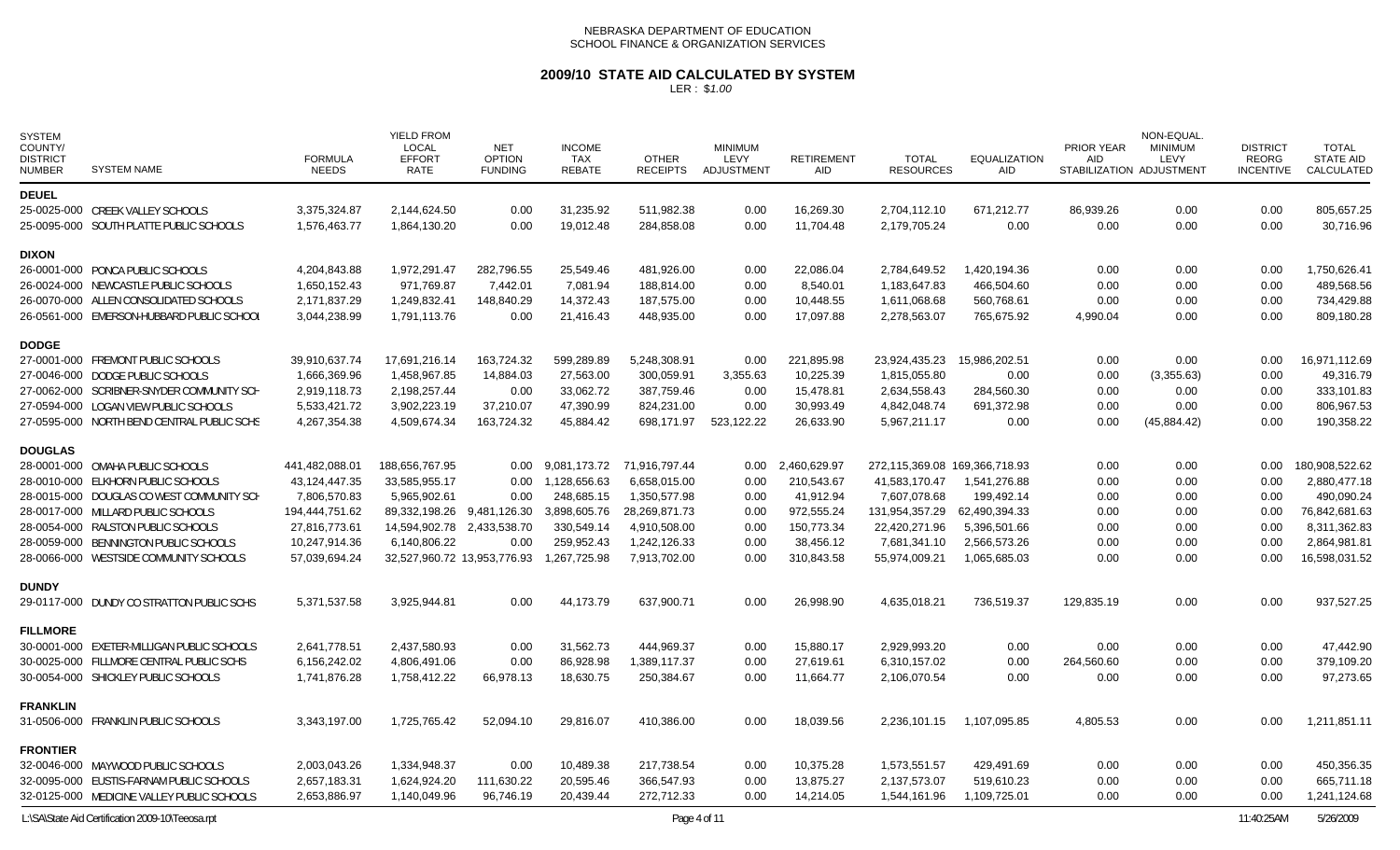### **2009/10 STATE AID CALCULATED BY SYSTEM**

| SYSTEM<br>COUNTY/<br><b>DISTRICT</b><br><b>NUMBER</b> | <b>SYSTEM NAME</b>                        | <b>FORMULA</b><br><b>NEEDS</b> | <b>YIELD FROM</b><br><b>LOCAL</b><br><b>EFFORT</b><br>RATE | <b>NET</b><br><b>OPTION</b><br><b>FUNDING</b> | <b>INCOME</b><br>TAX<br><b>REBATE</b> | <b>OTHER</b><br><b>RECEIPTS</b> | <b>MINIMUM</b><br>LEVY<br>ADJUSTMENT | <b>RETIREMENT</b><br>AID | <b>TOTAL</b><br><b>RESOURCES</b> | <b>EQUALIZATION</b><br><b>AID</b> | PRIOR YEAR<br>AID<br>STABILIZATION ADJUSTMENT | NON-EQUAL.<br><b>MINIMUM</b><br>LEVY | <b>DISTRICT</b><br>REORG<br>INCENTIVE | <b>TOTAL</b><br><b>STATE AID</b><br>CALCULATED |
|-------------------------------------------------------|-------------------------------------------|--------------------------------|------------------------------------------------------------|-----------------------------------------------|---------------------------------------|---------------------------------|--------------------------------------|--------------------------|----------------------------------|-----------------------------------|-----------------------------------------------|--------------------------------------|---------------------------------------|------------------------------------------------|
| <b>FURNAS</b>                                         |                                           |                                |                                                            |                                               |                                       |                                 |                                      |                          |                                  |                                   |                                               |                                      |                                       |                                                |
|                                                       | 33-0018-000 ARAPAHOE PUBLIC SCHOOLS       | 3,294,909.91                   | 1,640,290.63                                               | 0.00                                          | 28,549.14                             | 520,306.00                      | 0.00                                 | 20,248.14                | 2,209,393.91                     | 1,085,516.00                      | 91,074.21                                     | 0.00                                 | 0.00                                  | 1,225,387.49                                   |
|                                                       | 33-0021-000 CAMBRIDGE PUBLIC SCHOOLS      | 3,688,222.98                   | 1,225,534.99                                               | 468,846.90                                    | 25,330.35                             | 425,447.00                      | 0.00                                 | 17,086.88                | 2,162,246.12                     | 1,525,976.86                      | 0.00                                          | 0.00                                 | 0.00                                  | 2,037,240.99                                   |
|                                                       | 33-0540-000 SOUTHERN VALLEY SCHOOLS       | 5,570,744.70                   | 2,651,972.83                                               | 0.00                                          | 33,028.68                             | 845,840.00                      | 0.00                                 | 31,530.78                | 3,562,372.29                     | 2,008,372.41                      | 16,768.52                                     | 0.00                                 | 0.00                                  | 2,089,700.39                                   |
| <b>GAGE</b>                                           |                                           |                                |                                                            |                                               |                                       |                                 |                                      |                          |                                  |                                   |                                               |                                      |                                       |                                                |
|                                                       | 34-0001-000 SOUTHERN SCHOOL DIST 1        | 4,343,006.11                   | 1,765,873.59                                               | 0.00                                          | 29,542.08                             | 690,132.05                      | 0.00                                 | 27,327.15                | 2,512,874.87                     | 1,830,131.24                      | 0.00                                          | 0.00                                 | 0.00                                  | 1,887,000.47                                   |
|                                                       | 34-0015-000 BEATRICE PUBLIC SCHOOLS       | 19, 151, 293. 26               | 8,185,842.29                                               | 44,652.09                                     | 254,483.39                            | 3,405,743.45                    | 0.00                                 | 110,821.03               | 12,001,542.24                    | 7,149,751.02                      | 0.00                                          | 0.00                                 | 0.00                                  | 7,559,707.52                                   |
|                                                       | 34-0034-000 FREEMAN PUBLIC SCHOOLS        | 3,330,821.30                   | 2,433,208.03                                               | 0.00                                          | 33,575.00                             | 559,033.32                      | 0.00                                 | 18,082.37                | 3,043,898.72                     | 286,922.58                        | 0.00                                          | 0.00                                 | 0.00                                  | 338,579.95                                     |
|                                                       | 34-0100-000 DILLER-ODELL PUBLIC SCHOOLS   | 2,594,420.30                   | 2,138,599.28                                               | 0.00                                          | 32,632.77                             | 422,888.14                      | 0.00                                 | 15,233.08                | 2,609,353.27                     | 0.00                              | 40,668.08                                     | 0.00                                 | 0.00                                  | 88,533.93                                      |
| <b>GARDEN</b>                                         |                                           |                                |                                                            |                                               |                                       |                                 |                                      |                          |                                  |                                   |                                               |                                      |                                       |                                                |
|                                                       | 35-0001-000 GARDEN COUNTY SCHOOLS         | 3,683,710.90                   | 3,558,383.50                                               | 0.00                                          | 36,770.30                             | 782,672.87                      | 0.00                                 | 22,299.74                | 4,400,126.41                     | 0.00                              | 0.00                                          | 0.00                                 | 0.00                                  | 59,070.04                                      |
| <b>GARFIELD</b>                                       |                                           |                                |                                                            |                                               |                                       |                                 |                                      |                          |                                  |                                   |                                               |                                      |                                       |                                                |
|                                                       | 36-0100-000 BURWELL PUBLIC SCHOOLS        | 3,510,170.41                   | 1,742,000.09                                               | 238,144.46                                    | 25,013.38                             | 381,727.00                      | 0.00                                 | 21,566.28                | 2,408,451.21                     | 1,101,719.20                      | 0.00                                          | 0.00                                 | 0.00                                  | 1,386,443.32                                   |
| <b>GOSPER</b>                                         |                                           |                                |                                                            |                                               |                                       |                                 |                                      |                          |                                  |                                   |                                               |                                      |                                       |                                                |
|                                                       | 37-0030-000 ELWOOD PUBLIC SCHOOLS         | 2,605,520.24                   | 2,056,707.03                                               | 52,094.10                                     | 30,824.74                             | 464,012.00                      | 0.00                                 | 14,281.95                | 2,617,919.82                     | 0.00                              | 0.00                                          | 0.00                                 | 0.00                                  | 97,200.79                                      |
| <b>GRANT</b>                                          |                                           |                                |                                                            |                                               |                                       |                                 |                                      |                          |                                  |                                   |                                               |                                      |                                       |                                                |
|                                                       | 38-0011-000 HYANNIS AREA SCHOOLS          | 1,943,570.38                   | 2,659,533.38                                               | 0.00                                          | 18,866.98                             | 264,373.72                      | 586.693.06                           | 11,290.61                | 3,540,757.75                     | 0.00                              | 0.00                                          | (18, 866.98)                         | 0.00                                  | 11,290.61                                      |
| <b>GREELEY</b>                                        |                                           |                                |                                                            |                                               |                                       |                                 |                                      |                          |                                  |                                   |                                               |                                      |                                       |                                                |
|                                                       | 39-0010-000 GREELEY-WOLBACH PUBLIC SCHOOL | 2,407,026.17                   | 1,625,129.22                                               | 0.00                                          | 12,712.89                             | 266,685.00                      | 0.00                                 | 11,949.48                | 1,916,476.59                     | 490,549.58                        | 0.00                                          | 0.00                                 | 0.00                                  | 515,211.95                                     |
|                                                       | 39-0055-000 SPALDING PUBLIC SCHOOLS       | 1,444,079.48                   | 872,156.33                                                 | 59,536.11                                     | 11,324.30                             | 146,478.56                      | 0.00                                 | 6,963.24                 | 1,096,458.54                     | 347,620.94                        | 0.00                                          | 0.00                                 | 0.00                                  | 425,444.59                                     |
|                                                       | 39-0501-000 NORTH LOUP SCOTIA PUBLIC SCHS | 2,349,759.11                   | 1,286,973.08                                               | 14,884.03                                     | 10,243.24                             | 212,416.00                      | 0.00                                 | 12,513.13                | 1,537,029.48                     | 812,729.64                        | 0.00                                          | 0.00                                 | 0.00                                  | 850,370.03                                     |
| <b>HALL</b>                                           |                                           |                                |                                                            |                                               |                                       |                                 |                                      |                          |                                  |                                   |                                               |                                      |                                       |                                                |
|                                                       | 40-0002-000 GRAND ISLAND PUBLIC SCHOOLS   | 76,968,068.84                  | 24,049,443.90                                              | 0.00                                          | 945,490.67                            | 9,380,186.55                    | 0.00                                 | 351,752.11               | 34,726,873.23                    | 42,241,195.60                     | 0.00                                          | 0.00                                 | 0.00                                  | 43,538,438.39                                  |
|                                                       | 40-0082-000 NORTHWEST PUBLIC SCHOOLS      | 12,664,330.69                  | 4,638,033.54 3,438,210.64                                  |                                               | 114,733.82                            | 1,801,474.72                    | 0.00                                 | 62,834.34                | 10,055,287.06                    | 2,609,043.63                      | 0.00                                          | 0.00                                 | 0.00                                  | 6,224,822.43                                   |
|                                                       | 40-0083-000 WOOD RIVER RURAL SCHOOLS      | 5,313,061.15                   | 3,531,799.79                                               | 0.00                                          | 50,580.44                             | 738,848.00                      | 0.00                                 | 25,491.38                | 4,346,719.61                     | 966,341.54                        | 0.00                                          | 0.00                                 | 0.00                                  | 1,042,413.36                                   |
|                                                       | 40-0126-000 DONIPHAN-TRUMBULL PUBLIC SCHS | 5,208,323.41                   | 3,369,189.78                                               | 0.00                                          | 69,602.73                             | 783,056.00                      | 0.00                                 | 28,039.10                | 4,249,887.61                     | 958,435.80                        | 0.00                                          | 0.00                                 | 0.00                                  | 1,056,077.63                                   |
| <b>HAMILTON</b>                                       |                                           |                                |                                                            |                                               |                                       |                                 |                                      |                          |                                  |                                   |                                               |                                      |                                       |                                                |
|                                                       | 41-0002-000 GILTNER PUBLIC SCHOOLS        | 2,021,082.13                   | 1,238,434.69                                               | 334,890.65                                    | 15,625.76                             | 257,987.79                      | 0.00                                 | 9.599.93                 | 1,856,538.82                     | 164,543.32                        | 0.00                                          | 0.00                                 | 0.00                                  | 524,659.65                                     |
|                                                       | 41-0091-000 HAMPTON PUBLIC SCHOOLS        | 1,582,301.73                   | 1,328,036.83                                               | 141,398.27                                    | 17,674.56                             | 251,676.00                      | 0.00                                 | 10,593.67                | 1,749,379.33                     | 0.00                              | 0.00                                          | 0.00                                 | 0.00                                  | 169,666.50                                     |
|                                                       | 41-0504-000 AURORA PUBLIC SCHOOLS         | 11,084,748.89                  | 6,975,950.19                                               | 0.00                                          | 148,883.33                            | 1,769,845.13                    | 0.00                                 | 63,914.98                | 8,958,593.63                     | 2,126,155.27                      | 0.00                                          | 0.00                                 | 0.00                                  | 2,338,953.57                                   |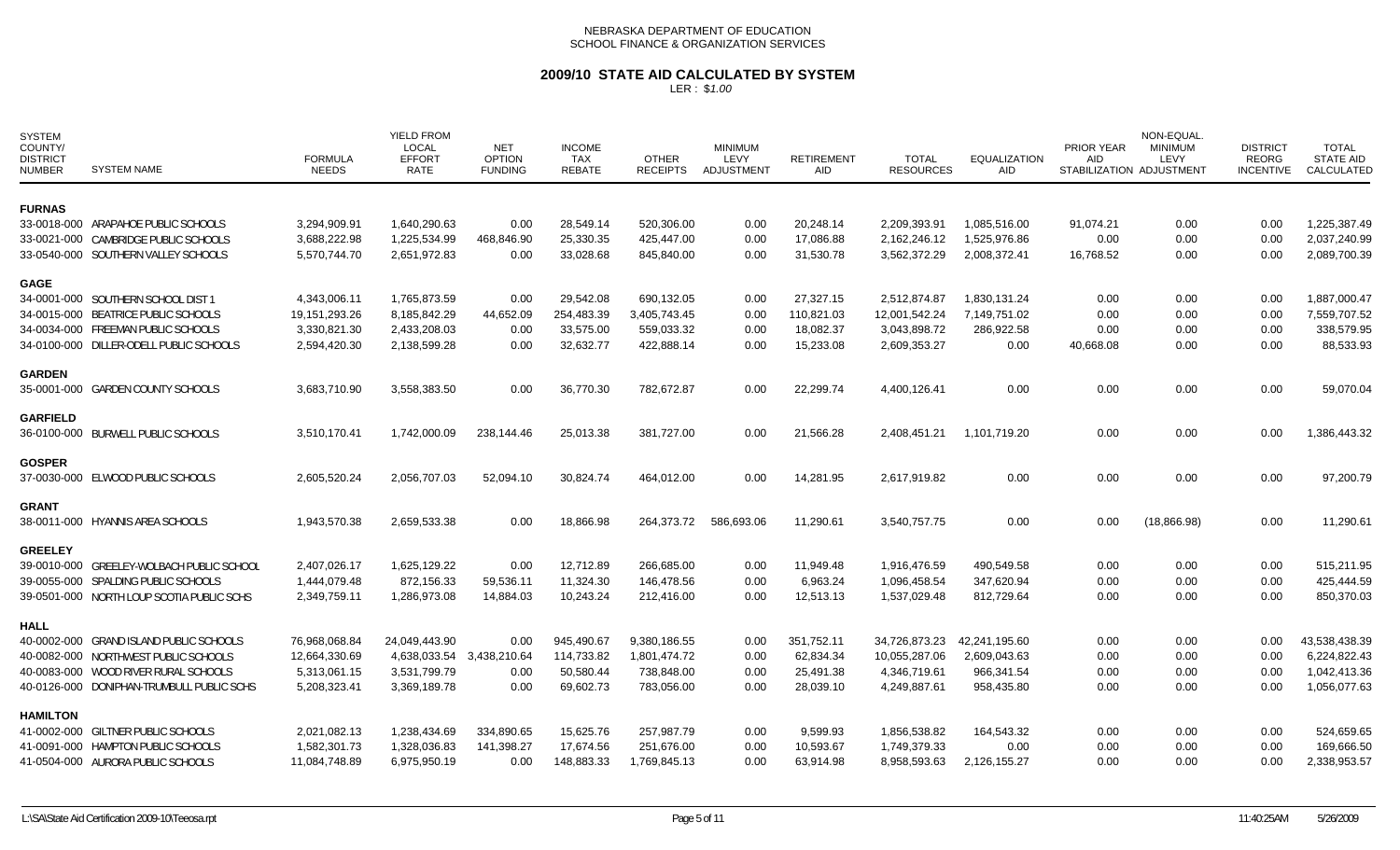# **2009/10 STATE AID CALCULATED BY SYSTEM**

| <b>SYSTEM</b><br>COUNTY/<br><b>DISTRICT</b><br><b>NUMBER</b> | <b>SYSTEM NAME</b>                         | <b>FORMULA</b><br><b>NEEDS</b> | <b>YIELD FROM</b><br><b>LOCAL</b><br><b>EFFORT</b><br>RATE | <b>NET</b><br><b>OPTION</b><br><b>FUNDING</b> | <b>INCOME</b><br>TAX<br>REBATE | <b>OTHER</b><br><b>RECEIPTS</b> | <b>MINIMUM</b><br>LEVY<br><b>ADJUSTMENT</b> | <b>RETIREMENT</b><br>AID | <b>TOTAL</b><br><b>RESOURCES</b> | <b>EQUALIZATION</b><br>AID | PRIOR YEAR<br>AID | NON-EQUAL.<br><b>MINIMUM</b><br>LEVY<br>STABILIZATION ADJUSTMENT | <b>DISTRICT</b><br><b>REORG</b><br><b>INCENTIVE</b> | <b>TOTAL</b><br><b>STATE AID</b><br>CALCULATED |
|--------------------------------------------------------------|--------------------------------------------|--------------------------------|------------------------------------------------------------|-----------------------------------------------|--------------------------------|---------------------------------|---------------------------------------------|--------------------------|----------------------------------|----------------------------|-------------------|------------------------------------------------------------------|-----------------------------------------------------|------------------------------------------------|
| <b>HARLAN</b>                                                | 42-0002-000 ALMA PUBLIC SCHOOLS            | 3,134,420.73                   | 1,437,689.62                                               | 59,536.11                                     | 29,304.15                      | 462,741.00                      | 0.00                                        | 15,987.04                | 2,005,257.92                     | 1,129,162.80               | 0.00              | 0.00                                                             | 0.00                                                | 1,233,990.11                                   |
|                                                              |                                            |                                |                                                            |                                               |                                |                                 |                                             |                          |                                  |                            |                   |                                                                  |                                                     |                                                |
| <b>HAYES</b>                                                 | 43-0079-000 HAYES CENTER PUBLIC SCHOOLS    | 2,298,418.76                   | 1,595,050.38                                               | 0.00                                          | 6,594.63                       | 190,435.81                      | 0.00                                        | 13,480.43                | 1,805,561.25                     | 492,857.51                 | 300,743.03        | 0.00                                                             | 0.00                                                | 813,675.60                                     |
| <b>HITCHCOCK</b>                                             |                                            |                                |                                                            |                                               |                                |                                 |                                             |                          |                                  |                            |                   |                                                                  |                                                     |                                                |
|                                                              | 44-0070-000 HITCHCOCK CO SCH SYSTEM        | 2,719,388.57                   | 2,148,858.93                                               | 0.00                                          | 24,885.15                      | 445,950.00                      | 0.00                                        | 14,491.07                | 2,634,185.15                     | 85,203.43                  | 123,820.34        | 0.00                                                             | 0.00                                                | 248,399.98                                     |
| <b>HOLT</b>                                                  |                                            |                                |                                                            |                                               |                                |                                 |                                             |                          |                                  |                            |                   |                                                                  |                                                     |                                                |
|                                                              | 45-0007-000 O'NEILL PUBLIC SCHOOLS         | 8,267,133.31                   | 5,142,426.93                                               | 0.00                                          | 77,698.60                      | 1,622,965.00                    | 0.00                                        | 45,653.12                | 6,888,743.65                     | 1,378,389.66               | 681,788.45        | 0.00                                                             | 0.00                                                | 2,183,529.83                                   |
|                                                              | 45-0029-000 EWING PUBLIC SCHOOLS           | 1,849,987.84                   | 1,146,685.64                                               | 0.00                                          | 8,497.56                       | 242,803.00                      | 0.00                                        | 9,838.29                 | 1,407,824.49                     | 442,163.34                 | 0.00              | 0.00                                                             | 0.00                                                | 460,499.20                                     |
|                                                              | 45-0044-000 STUART PUBLIC SCHOOLS          | 1,811,491.12                   | 856.497.02                                                 | 126,514.24                                    | 11,438.39                      | 240,928.00                      | 0.00                                        | 9.136.97                 | 1.244.514.62                     | 566.976.50                 | 0.00              | 0.00                                                             | 0.00                                                | 714.066.10                                     |
|                                                              | 45-0137-000 CHAMBERS PUBLIC SCHOOLS        | 2,193,295.77                   | 1,332,508.51                                               | 193,492.37                                    | 12,956.37                      | 231,175.00                      | 0.00                                        | 10,283.07                | 1,780,415.33                     | 412,880.44                 | 0.00              | 0.00                                                             | 0.00                                                | 629,612.26                                     |
|                                                              | 45-0239-000 WEST HOLT PUBLIC SCHOOLS       | 3,588,637.91                   | 4,221,999.76                                               | 0.00                                          | 29,472.04                      | 812,619.00                      | 168,879.99                                  | 22,532.80                | 5,255,503.59                     | 0.00                       | 0.00              | (29, 472.04)                                                     | 0.00                                                | 22,532.80                                      |
| <b>HOOKER</b>                                                |                                            |                                |                                                            |                                               |                                |                                 |                                             |                          |                                  |                            |                   |                                                                  |                                                     |                                                |
|                                                              | 46-0001-000 MULLEN PUBLIC SCHOOLS          | 2,436,126.62                   | 2,269,981.03                                               | 186,050.36                                    | 13,510.99                      | 249,624.89                      | 0.00                                        | 11,592.21                | 2,730,759.48                     | 0.00                       | 91,025.81         | 0.00                                                             | 0.00                                                | 302,179.37                                     |
| <b>HOWARD</b>                                                |                                            |                                |                                                            |                                               |                                |                                 |                                             |                          |                                  |                            |                   |                                                                  |                                                     |                                                |
|                                                              | 47-0001-000 ST PAUL PUBLIC SCHOOLS         | 5,751,908.27                   | 2,746,969.33                                               | 0.00                                          | 55,722.13                      | 810,548.00                      | 0.00                                        | 28,484.35                | 3,641,723.81                     | 2,110,184.45               | 0.00              | 0.00                                                             | 0.00                                                | 2,194,390.94                                   |
|                                                              | 47-0100-000 CENTURA PUBLIC SCHOOLS         | 5,330,622.30                   | 2,632,756.76                                               | 163,724.32                                    | 44,956.74                      | 667,725.08                      | 0.00                                        | 25,242.72                | 3,534,405.61                     | 1,796,216.69               | 0.00              | 0.00                                                             | 0.00                                                | 2,030,140.46                                   |
|                                                              | 47-0103-000 ELBA PUBLIC SCHOOLS            | 1,374,180.34                   | 616,973.45                                                 | 230,702.45                                    | 4,547.73                       | 140,246.00                      | 0.00                                        | 6,555.15                 | 999,024.77                       | 375,155.57                 | 0.00              | 0.00                                                             | 0.00                                                | 616,960.89                                     |
| <b>JEFFERSON</b>                                             |                                            |                                |                                                            |                                               |                                |                                 |                                             |                          |                                  |                            |                   |                                                                  |                                                     |                                                |
|                                                              | 48-0008-000 FAIRBURY PUBLIC SCHOOLS        | 8,396,175.07                   | 5,105,462.77                                               | 0.00                                          | 97,526.11                      | 1,305,207.52                    | 0.00                                        | 41,918.47                | 6,550,114.87                     | 1,846,060.20               | 0.00              | 0.00                                                             | 0.00                                                | 1,985,504.78                                   |
|                                                              | 48-0300-000 TRI COUNTY PUBLIC SCHOOLS      | 4,124,121.62                   | 3,809,156.47                                               | 156,282.30                                    | 45,527.50                      | 648,146.08                      | 0.00                                        | 24,610.37                | 4,683,722.72                     | 0.00                       | 0.00              | 0.00                                                             | 0.00                                                | 226,420.17                                     |
|                                                              | 48-0303-000 MERIDIAN PUBLIC SCHOOLS        | 2,108,876.22                   | 1,615,879.85                                               | 320,006.62                                    | 15,803.96                      | 278,477.76                      | 0.00                                        | 11,742.87                | 2,241,911.06                     | 0.00                       | 0.00              | 0.00                                                             | 0.00                                                | 347,553.45                                     |
| <b>JOHNSON</b>                                               |                                            |                                |                                                            |                                               |                                |                                 |                                             |                          |                                  |                            |                   |                                                                  |                                                     |                                                |
|                                                              | 49-0033-000 STERLING PUBLIC SCHOOLS        | 2,190,704.97                   | 1,396,878.95                                               | 0.00                                          | 19,623.77                      | 385,081.13                      | 0.00                                        | 11,274.72                | 1,812,858.57                     | 377.846.40                 | 0.00              | 0.00                                                             | 0.00                                                | 408,744.89                                     |
|                                                              | 49-0050-000 JOHNSON CO CENTRAL PUBLIC SCHS | 5,583,145.62                   | 3,349,214.28                                               | 0.00                                          | 47,264.63                      | 700,974.81                      | 0.00                                        | 30,286.16                | 4,127,739.88                     | 1,455,405.73               | 0.00              | 0.00                                                             | 0.00                                                | 1,532,956.53                                   |
| <b>KEARNEY</b>                                               |                                            |                                |                                                            |                                               |                                |                                 |                                             |                          |                                  |                            |                   |                                                                  |                                                     |                                                |
|                                                              | 50-0001-000 WILCOX-HILDRETH PUBLIC SCHOOLS | 2,997,715.92                   | 2,560,962.36                                               | 0.00                                          | 21,630.72                      | 457,732.00                      | 0.00                                        | 15.038.04                | 3,055,363.12                     | 0.00                       | 87,368.95         | 0.00                                                             | 0.00                                                | 124,037.71                                     |
|                                                              | 50-0501-000 AXTELL COMMUNITY SCHOOLS       | 2,868,510.72                   | 2,030,865.52                                               | 0.00                                          | 25,533.91                      | 378,771.00                      | 0.00                                        | 14,062.01                | 2,449,232.44                     | 419,278.28                 | 0.00              | 0.00                                                             | 0.00                                                | 458,874.20                                     |
|                                                              | 50-0503-000 MINDEN PUBLIC SCHOOLS          | 7,075,091.72                   | 5,207,807.92                                               | 7,442.01                                      | 97,075.41                      | 997,308.00                      | 0.00                                        | 41,415.08                | 6,351,048.42                     | 724,043.30                 | 0.00              | 0.00                                                             | 0.00                                                | 869,975.80                                     |
| KEITH                                                        |                                            |                                |                                                            |                                               |                                |                                 |                                             |                          |                                  |                            |                   |                                                                  |                                                     |                                                |
|                                                              | 51-0001-000 OGALLALA PUBLIC SCHOOLS        | 9,851,284.94                   | 5,585,024.58                                               | 0.00                                          | 115,894.21                     | 2,093,210.42                    | 0.00                                        | 54,079.96                | 7,848,209.17                     | 2,003,075.77               | 0.00              | 0.00                                                             | 0.00                                                | 2,173,049.94                                   |
|                                                              | 51-0006-000 PAXTON CONSOLIDATED SCHOOLS    | 2,389,256.34                   | 1,787,317.42                                               | 238,144.46                                    | 19,988.50                      | 323,938.40                      | 0.00                                        | 11,521.49                | 2,380,910.27                     | 8,346.07                   | 3,575.33          | 0.00                                                             | 0.00                                                | 281,575.85                                     |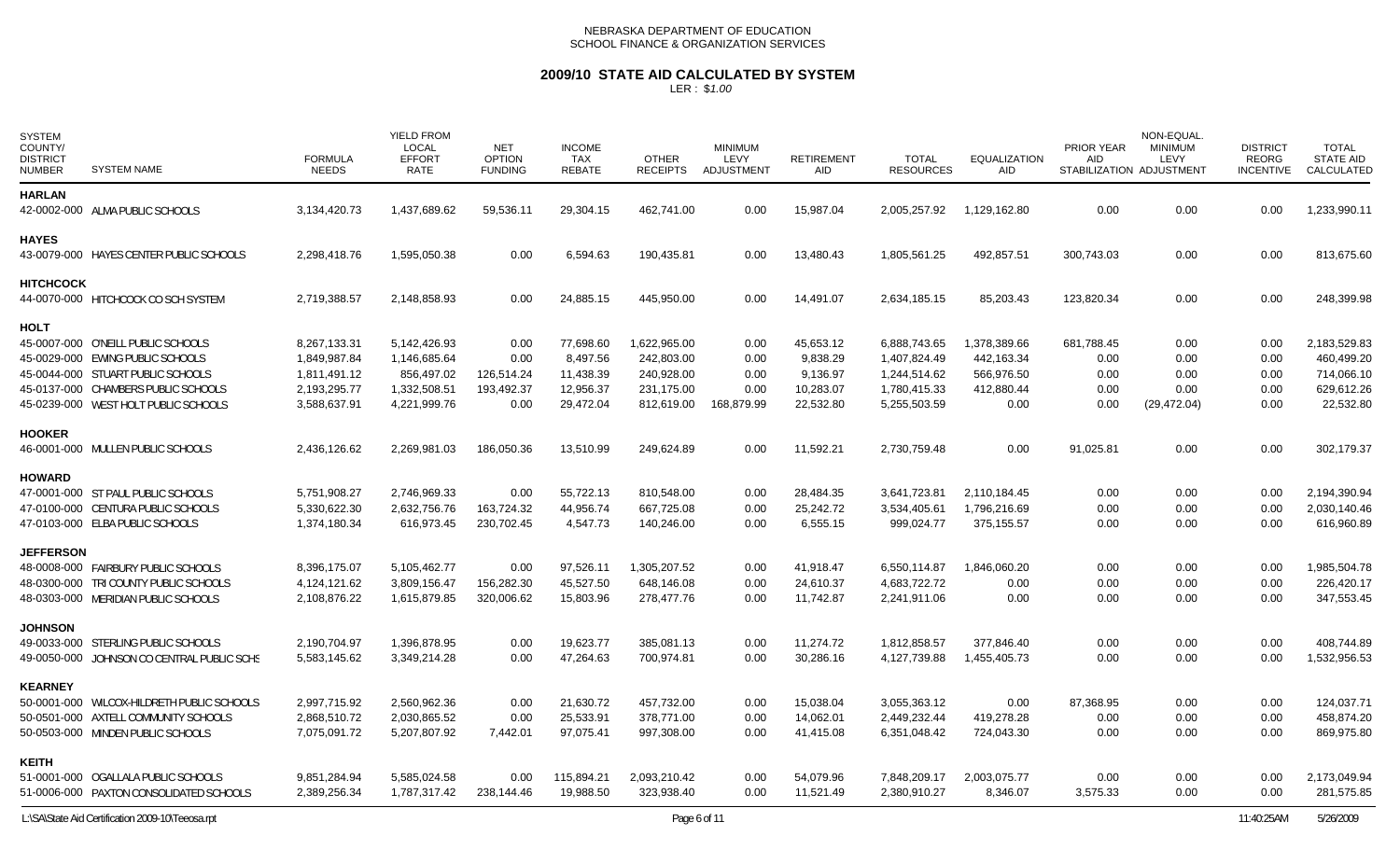## **2009/10 STATE AID CALCULATED BY SYSTEM**

| <b>SYSTEM</b><br>COUNTY/<br><b>DISTRICT</b><br><b>NUMBER</b> | <b>SYSTEM NAME</b>                               | <b>FORMULA</b><br><b>NEEDS</b> | <b>YIELD FROM</b><br><b>LOCAL</b><br><b>EFFORT</b><br><b>RATE</b> | <b>NET</b><br><b>OPTION</b><br><b>FUNDING</b> | <b>INCOME</b><br><b>TAX</b><br><b>REBATE</b> | <b>OTHER</b><br><b>RECEIPTS</b> | <b>MINIMUM</b><br><b>LEVY</b><br><b>ADJUSTMENT</b> | <b>RETIREMENT</b><br>AID | <b>TOTAL</b><br><b>RESOURCES</b> | <b>EQUALIZATION</b><br>AID | PRIOR YEAR<br><b>AID</b><br>STABILIZATION ADJUSTMENT | NON-EQUAL<br><b>MINIMUM</b><br>LEVY | <b>DISTRICT</b><br>REORG<br><b>INCENTIVE</b> | <b>TOTAL</b><br><b>STATE AID</b><br>CALCULATED |
|--------------------------------------------------------------|--------------------------------------------------|--------------------------------|-------------------------------------------------------------------|-----------------------------------------------|----------------------------------------------|---------------------------------|----------------------------------------------------|--------------------------|----------------------------------|----------------------------|------------------------------------------------------|-------------------------------------|----------------------------------------------|------------------------------------------------|
|                                                              |                                                  |                                |                                                                   |                                               |                                              |                                 |                                                    |                          |                                  |                            |                                                      |                                     |                                              |                                                |
| <b>KEYA PAHA</b>                                             |                                                  |                                |                                                                   |                                               |                                              |                                 |                                                    |                          |                                  |                            |                                                      |                                     |                                              |                                                |
|                                                              | 52-0100-000 KEYA PAHA COUNTY SCHOOLS             | 1,595,267.95                   | 2,009,373.42                                                      | 0.00                                          | 8,140.71                                     | 248,023.00                      | 75,552.44                                          | 7,811.65                 | 2,348,901.23                     | 0.00                       | 0.00                                                 | (8, 140.71)                         | 0.00                                         | 7,811.65                                       |
| <b>KIMBALL</b>                                               |                                                  |                                |                                                                   |                                               |                                              |                                 |                                                    |                          |                                  |                            |                                                      |                                     |                                              |                                                |
|                                                              | 53-0001-000 KIMBALL PUBLIC SCHOOLS               | 5,699,162.68                   | 3,710,875.08                                                      | 89,304.17                                     | 66,093.07                                    | 979,519.29                      | 0.00                                               | 34,266.38                | 4,880,058.00                     | 819,104.68                 | 307,246.56                                           | 0.00                                | 0.00                                         | 1,316,014.87                                   |
| <b>KNOX</b>                                                  |                                                  |                                |                                                                   |                                               |                                              |                                 |                                                    |                          |                                  |                            |                                                      |                                     |                                              |                                                |
|                                                              | 54-0013-000 CREIGHTON PUBLIC SCHOOLS             | 3,941,364.04                   | 1,873,749.38                                                      | 0.00                                          | 28,695.20                                    | 577,774.00                      | 20,236.49                                          | 18,888.37                | 2,519,343.45                     | 1,422,020.59               | 0.00                                                 | 0.00                                | 0.00                                         | 1,469,604.16                                   |
|                                                              | 54-0096-000 CROFTON COMMUNITY SCHOOLS            | 3,690,471.01                   | 2,361,779.63                                                      | 245,586.47                                    | 30,807.05                                    | 436,059.00                      | 0.00                                               | 19,891.32                | 3,094,123.47                     | 596,347.54                 | 0.00                                                 | 0.00                                | 0.00                                         | 892,632.38                                     |
|                                                              | 54-0501-000 NIOBRARA PUBLIC SCHOOLS              | 2,025,560.42                   | 830,027.27                                                        | 66,978.13                                     | 5,800.61                                     | 294,495.00                      | 0.00                                               | 11,449.63                | 1,208,750.64                     | 816,809.78                 | 0.00                                                 | 0.00                                | 0.00                                         | 901,038.15                                     |
|                                                              | 54-0505-000 SANTEE COMMUNITY SCHOOLS             | 2,073,344.89                   | 31,734.31                                                         | 0.00                                          | 449.43                                       | 293,994.00                      | 0.00                                               | 13,867.28                | 340,045.02                       | 1,733,299.87               | 0.00                                                 | 0.00                                | 0.00                                         | 1,747,616.58                                   |
|                                                              | 54-0576-000 WAUSA PUBLIC SCHOOLS                 | 2,035,836.77                   | 1,201,936.40                                                      | 0.00                                          | 16,792.61                                    | 238,736.00                      | 0.00                                               | 9,491.96                 | 1,466,956.97                     | 568.879.79                 | 0.00                                                 | 0.00                                | 0.00                                         | 595,164.37                                     |
|                                                              | 54-0586-000 BLOOMFIELD COMMUNITY SCHOOLS         | 2,537,917.83                   | 1,852,094.32                                                      | 0.00                                          | 29,574.30                                    | 368,310.00                      | 0.00                                               | 13,269.74                | 2,263,248.36                     | 274,669.46                 | 0.00                                                 | 0.00                                | 0.00                                         | 317,513.51                                     |
| <b>LANCASTER</b>                                             |                                                  |                                |                                                                   |                                               |                                              |                                 |                                                    |                          |                                  |                            |                                                      |                                     |                                              |                                                |
|                                                              | 55-0001-000 LINCOLN PUBLIC SCHOOLS               | 298,907,085.07                 | 163,838,725.75                                                    |                                               | 401,868.78 6,367,852.48                      | 55,464,354.47                   | 0.00                                               | 1,911,851.29             | 227,984,652.77                   | 70,922,432.30              | 0.00                                                 | 0.00                                | 0.00                                         | 79,604,004.85                                  |
|                                                              | 55-0145-000 WAVERLY SCHOOL DISTRICT 145          | 15,743,818.32                  | 10,775,278.66                                                     | 0.00                                          | 245,838.21                                   | 2,942,009.40                    | 0.00                                               | 87,441.24                | 14,050,567.51                    | 1,693,250.81               | 0.00                                                 | 0.00                                | 0.00                                         | 2,026,530.26                                   |
|                                                              | 55-0148-000 MALCOLM PUBLIC SCHOOLS               | 4,512,500.18                   | 2,051,573.19                                                      | 833,505.61                                    | 54,941.88                                    | 552,080.52                      | 0.00                                               | 28,380.40                | 3,520,481.60                     | 992,018.58                 | 0.00                                                 | 0.00                                | 0.00                                         | 1,908,846.47                                   |
|                                                              | 55-0160-000 NORRIS SCHOOL DIST 160               | 16,652,295.72                  | 8,124,727.24                                                      | 640,013.24                                    | 197,313.92                                   | 2,121,880.78                    | 0.00                                               | 93,700.17                | 11,177,635.34                    | 5,474,660.38               | 0.00                                                 | 0.00                                | 0.00                                         | 6,405,687.70                                   |
|                                                              | 55-0161-000 RAYMOND CENTRAL PUBLIC SCHOOL        | 5,924,959.41                   | 3,866,175.35                                                      | 0.00                                          | 131,378.75                                   | 826,008.63                      | 0.00                                               | 35,556.88                | 4,859,119.61                     | 1,065,839.80               | 0.00                                                 | 0.00                                | 0.00                                         | 1,232,775.43                                   |
| <b>LINCOLN</b>                                               |                                                  |                                |                                                                   |                                               |                                              |                                 |                                                    |                          |                                  |                            |                                                      |                                     |                                              |                                                |
|                                                              | 56-0001-000 NORTH PLATTE PUBLIC SCHOOLS          | 34,862,230.47                  | 15,907,648.30                                                     | 0.00                                          | 616,480.05                                   | 5,916,776.00                    | 0.00                                               | 218,771.15               | 22,659,675.50                    | 12,202,554.98              | 0.00                                                 | 0.00                                | 0.00                                         | 13,037,806.17                                  |
|                                                              | 56-0006-000 BRADY PUBLIC SCHOOLS                 | 2,010,219.28                   | 1,432,511.57                                                      | 81,862.16                                     | 12,789.48                                    | 263,738.67                      | 0.00                                               | 10,413.07                | 1,801,314.95                     | 208,904.33                 | 0.00                                                 | 0.00                                | 0.00                                         | 313,969.04                                     |
|                                                              | 56-0007-000 MAXWELL PUBLIC SCHOOLS               | 2,966,234.66                   | 1,305,712.23                                                      | 751.643.45                                    | 15,490.13                                    | 357.053.98                      | 0.00                                               | 19,736.86                | 2,449,636.65                     | 516,598.01                 | 0.00                                                 | 0.00                                | 0.00                                         | 1,303,468.45                                   |
|                                                              | 56-0037-000 HERSHEY PUBLIC SCHOOLS               | 5,087,593.89                   | 2,541,423.03                                                      | 744,201.44                                    | 33,922.67                                    | 607,784.94                      | 0.00                                               | 25,001.54                | 3,952,333.62                     | 1,135,260.27               | 175,046.26                                           | 0.00                                | 0.00                                         | 2,113,432.18                                   |
|                                                              | 56-0055-000 SUTHERLAND PUBLIC SCHOOLS            | 3,854,629.95                   | 2,033,383.15                                                      | 44,652.09                                     | 34,616.27                                    | 582,436.92                      | 0.00                                               | 20,487.49                | 2,715,575.91                     | 1,139,054.04               | 212,565.73                                           | 0.00                                | 0.00                                         | 1,451,375.61                                   |
|                                                              | 56-0565-000 WALLACE PUBLIC SCH DIST 65 R         | 2,204,885.88                   | 1,899,135.21                                                      | 200,934.39                                    | 13,949.61                                    | 216,573.76                      | 0.00                                               | 11,387.98                | 2,341,980.95                     | 0.00                       | 61,901.77                                            | 0.00                                | 0.00                                         | 288,173.75                                     |
| <b>LOGAN</b>                                                 |                                                  |                                |                                                                   |                                               |                                              |                                 |                                                    |                          |                                  |                            |                                                      |                                     |                                              |                                                |
|                                                              | 57-0501-000 STAPLETON PUBLIC SCHOOLS             | 2,225,921.83                   | 1,304,002.53                                                      | 349,774.68                                    | 13,300.49                                    | 264,822.58                      | 0.00                                               | 10,812.25                | 1,942,712.53                     | 283,209.30                 | 107,485.44                                           | 0.00                                | 0.00                                         | 764,582.16                                     |
| <b>LOUP</b>                                                  |                                                  |                                |                                                                   |                                               |                                              |                                 |                                                    |                          |                                  |                            |                                                      |                                     |                                              |                                                |
|                                                              | 58-0025-000 LOUP COUNTY PUBLIC SCHOOLS           | 1,585,437.20                   | 1,197,325.45                                                      | 52,094.10                                     | 5,122.05                                     | 164,410.00                      | 0.00                                               | 6,975.17                 | 1,425,926.77                     | 159,510.43                 | 0.00                                                 | 0.00                                | 0.00                                         | 223,701.75                                     |
| <b>MADISON</b>                                               |                                                  |                                |                                                                   |                                               |                                              |                                 |                                                    |                          |                                  |                            |                                                      |                                     |                                              |                                                |
|                                                              | 59-0001-000 MADISON PUBLIC SCHOOLS               | 5,500,114.98                   | 3,298,724.03                                                      | 0.00                                          | 59,187.90                                    | 785,864.55                      | 0.00                                               | 29,129.33                | 4,172,905.81                     | 1,327,209.17               | 0.00                                                 | 0.00                                | 0.00                                         | 1,415,526.40                                   |
|                                                              | 59-0002-000 NORFOLK PUBLIC SCHOOLS               | 34,315,230.56                  | 17,802,387.26                                                     | 59,536.11                                     | 625,789.62                                   | 6,416,167.00                    | 0.00                                               | 230,523.13               | 25,134,403.13                    | 9,180,827.44               | 0.00                                                 | 0.00                                | 0.00                                         | 10,096,676.30                                  |
|                                                              | 59-0005-000 BATTLE CREEK PUBLIC SCHOOLS          | 4,204,491.43                   | 2,758,471.66                                                      | 245,586.47                                    | 38,638.70                                    | 658,742.37                      | 0.00                                               | 20,835.74                | 3,722,274.94                     | 482,216.48                 | 0.00                                                 | 0.00                                | 0.00                                         | 787,277.40                                     |
|                                                              | 59-0013-000 NEWMAN GROVE PUBLIC SCHOOLS          | 2,261,577.29                   | 2,205,871.82                                                      | 104,188.20                                    | 19,098.45                                    | 353,145.28                      | 0.00                                               | 13,189.07                | 2,695,492.82                     | 0.00                       | 0.00                                                 | 0.00                                | 0.00                                         | 136,475.72                                     |
|                                                              | L:\SA\State Aid Certification 2009-10\Teeosa.rpt |                                |                                                                   |                                               |                                              |                                 | Page 7 of 11                                       |                          |                                  |                            |                                                      |                                     | 11:40:25AM                                   | 5/26/2009                                      |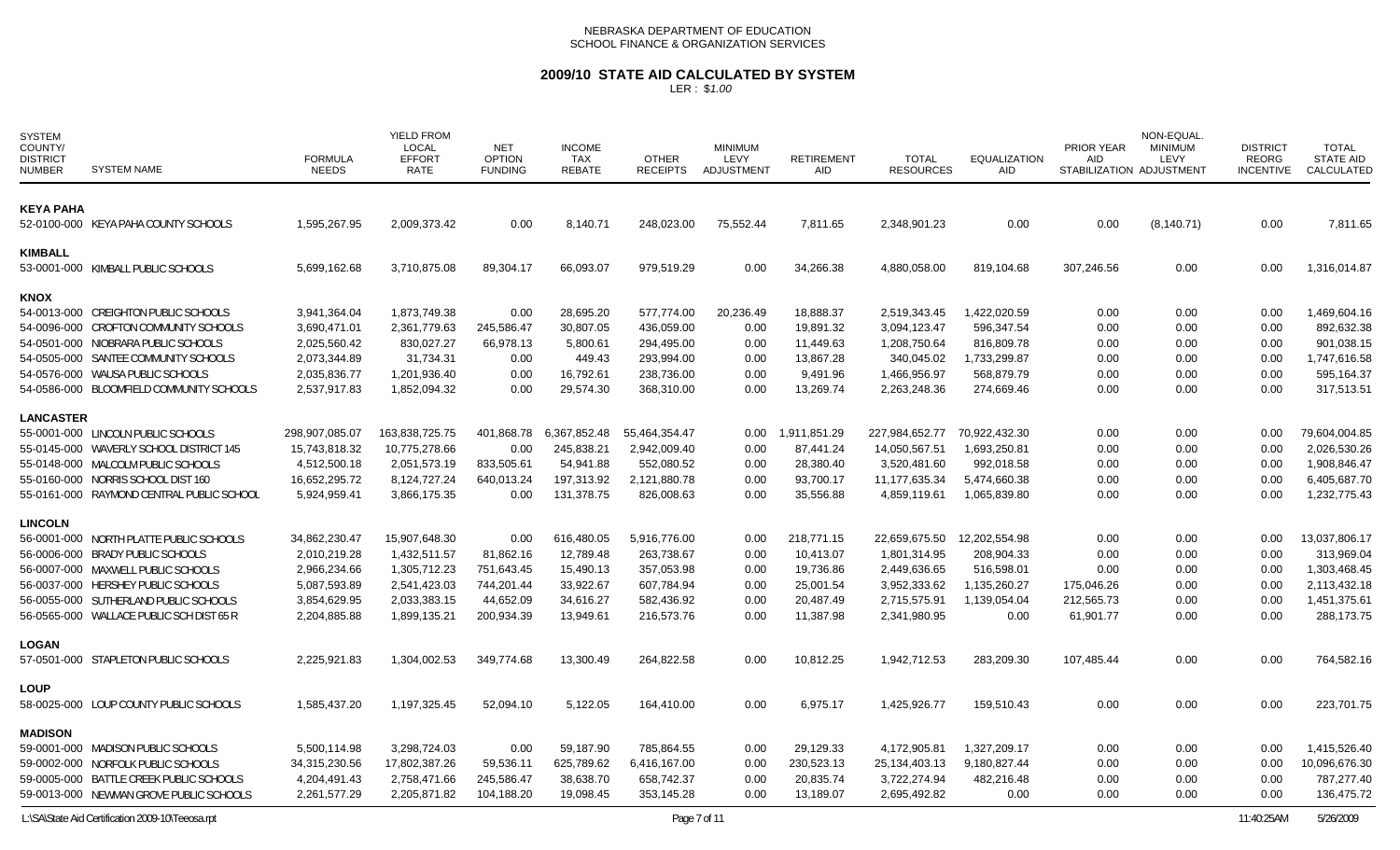# **2009/10 STATE AID CALCULATED BY SYSTEM**

| <b>SYSTEM</b><br>COUNTY/<br><b>DISTRICT</b><br><b>NUMBER</b><br><b>SYSTEM NAME</b> | <b>FORMULA</b><br><b>NEEDS</b> | <b>YIELD FROM</b><br>LOCAL<br><b>EFFORT</b><br>RATE | <b>NET</b><br><b>OPTION</b><br><b>FUNDING</b> | <b>INCOME</b><br>TAX<br><b>REBATE</b> | <b>OTHER</b><br><b>RECEIPTS</b> | <b>MINIMUM</b><br>LEVY<br><b>ADJUSTMENT</b> | <b>RETIREMENT</b><br>AID | <b>TOTAL</b><br><b>RESOURCES</b> | <b>EQUALIZATION</b><br>AID | PRIOR YEAR<br>AID. | NON-EQUAL<br><b>MINIMUM</b><br>LEVY<br>STABILIZATION ADJUSTMENT | <b>DISTRICT</b><br><b>REORG</b><br><b>INCENTIVE</b> | <b>TOTAL</b><br><b>STATE AID</b><br>CALCULATED |
|------------------------------------------------------------------------------------|--------------------------------|-----------------------------------------------------|-----------------------------------------------|---------------------------------------|---------------------------------|---------------------------------------------|--------------------------|----------------------------------|----------------------------|--------------------|-----------------------------------------------------------------|-----------------------------------------------------|------------------------------------------------|
| <b>MADISON</b>                                                                     |                                |                                                     |                                               |                                       |                                 |                                             |                          |                                  |                            |                    |                                                                 |                                                     |                                                |
| 59-0080-000 ELKHORN VALLEY SCHOOLS                                                 | 2,738,209.33                   | 2,539,581.19                                        | 0.00                                          | 30,333.79                             | 489,479.83                      | 0.00                                        | 17,558.73                | 3,076,953.54                     | 0.00                       | 0.00               | 0.00                                                            | 0.00                                                | 47,892.52                                      |
| <b>MCPHERSON</b>                                                                   |                                |                                                     |                                               |                                       |                                 |                                             |                          |                                  |                            |                    |                                                                 |                                                     |                                                |
| 60-0090-000 MC PHERSON COUNTY SCHOOLS                                              | 1,562,223.30                   | 1,217,862.71                                        | 0.00                                          | 5,926.89                              | 129,741.96                      | 0.00                                        | 6,976.22                 | 1,360,507.78                     | 201,715.52                 | 0.00               | 0.00                                                            | 0.00                                                | 214,618.63                                     |
| <b>MERRICK</b>                                                                     |                                |                                                     |                                               |                                       |                                 |                                             |                          |                                  |                            |                    |                                                                 |                                                     |                                                |
| 61-0004-000 CENTRAL CITY PUBLIC SCHOOLS                                            | 7,016,908.58                   | 4,060,088.18                                        | 193,492.37                                    | 75,333.99                             | 1,083,204.06                    | 0.00                                        | 35,482.11                | 5,447,600.72                     | 1,569,307.87               | 0.00               | 0.00                                                            | 0.00                                                | 1,873,616.34                                   |
| 61-0049-000 PALMER PUBLIC SCHOOLS                                                  | 2,306,749.38                   | 1,203,220.67                                        | 349,774.68                                    | 15,369.40                             | 232,314.83                      | 0.00                                        | 9,012.00                 | 1,809,691.58                     | 497,057.80                 | 0.00               | 0.00                                                            | 0.00                                                | 871,213.88                                     |
| <b>MORRILL</b>                                                                     |                                |                                                     |                                               |                                       |                                 |                                             |                          |                                  |                            |                    |                                                                 |                                                     |                                                |
| 62-0021-000 BAYARD PUBLIC SCHOOLS                                                  | 4,414,011.52                   | 1,332,278.52                                        | 133,956.26                                    | 27,201.53                             | 585,209.87                      | 0.00                                        | 23,373.84                | 2,102,020.01                     | 2,311,991.50               | 0.00               | 0.00                                                            | 0.00                                                | 2,496,523.13                                   |
| 62-0063-000 BRIDGEPORT PUBLIC SCHOOLS                                              | 6,526,813.06                   | 2,297,797.15                                        | 111,630.22                                    | 60,686.52                             | 813,377.53                      | 0.00                                        | 34,153.96                | 3,317,645.38                     | 3,209,167.68               | 193,689.93         | 0.00                                                            | 0.00                                                | 3,609,328.31                                   |
| <b>NANCE</b>                                                                       |                                |                                                     |                                               |                                       |                                 |                                             |                          |                                  |                            |                    |                                                                 |                                                     |                                                |
| 63-0001-000 FULLERTON PUBLIC SCHOOLS                                               | 3,447,477.19                   | 1,975,741.36                                        | 0.00                                          | 23,799.00                             | 421,104.93                      | 0.00                                        | 17,192.76                | 2,437,838.05                     | 1,009,639.14               | 0.00               | 0.00                                                            | 0.00                                                | 1,050,630.90                                   |
| 63-0030-000 TWIN RIVER PUBLIC SCHOOLS                                              | 5,081,128.33                   | 3,800,719.90                                        | 0.00                                          | 39,935.06                             | 593,487.37                      | 0.00                                        | 24,677.78                | 4,458,820.11                     | 622,308.22                 | 0.00               | 0.00                                                            | 0.00                                                | 686,921.06                                     |
| <b>NEMAHA</b>                                                                      |                                |                                                     |                                               |                                       |                                 |                                             |                          |                                  |                            |                    |                                                                 |                                                     |                                                |
| 64-0023-000 JOHNSON-BROCK PUBLIC SCHOOLS                                           | 2,859,798.89                   | 1,796,580.11                                        | 163,724.32                                    | 25.858.97                             | 366.869.32                      | 0.00                                        | 12,345.27                | 2,365,377.99                     | 494.420.90                 | 0.00               | 0.00                                                            | 0.00                                                | 696.349.46                                     |
| 64-0029-000 AUBURN PUBLIC SCHOOLS                                                  | 8,398,003.83                   | 3,355,717.73                                        | 193,492.37                                    | 111,745.35                            | 1,241,499.78                    | 0.00                                        | 41,499.75                | 4,943,954.98                     | 3,454,048.85               | 0.00               | 0.00                                                            | 0.00                                                | 3,800,786.32                                   |
| <b>NUCKOLLS</b>                                                                    |                                |                                                     |                                               |                                       |                                 |                                             |                          |                                  |                            |                    |                                                                 |                                                     |                                                |
| 65-0011-000 SUPERIOR PUBLIC SCHOOLS                                                | 4,609,617.43                   | 2,052,975.47                                        | 0.00                                          | 39,524.98                             | 770,630.98                      | 0.00                                        | 25,620.20                | 2,888,751.63                     | 1,720,865.80               | 206,322.61         | 0.00                                                            | 0.00                                                | 1,992,333.59                                   |
| 65-2005-000 SO CENTRAL NE UNIFIED SYSTEM 5                                         | 6,752,820.62                   | 4,340,077.65                                        | 0.00                                          | 52,808.25                             | 1,048,000.03                    | 0.00                                        | 37,911.21                | 5,478,797.14                     | 1,274,023.48               | 0.00               | 0.00                                                            | 0.00                                                | 1,364,742.94                                   |
| <b>OTOE</b>                                                                        |                                |                                                     |                                               |                                       |                                 |                                             |                          |                                  |                            |                    |                                                                 |                                                     |                                                |
| 66-0027-000 SYRACUSE-DUNBAR-AVOCA SCHOOL                                           | 7,253,425.46                   | 4,338,170.13                                        | 0.00                                          | 87,984.19                             | 1,004,465.73                    | 0.00                                        | 43,152.21                | 5,473,772.26                     | 1,779,653.20               | 0.00               | 0.00                                                            | 0.00                                                | 1,910,789.60                                   |
| 66-0111-000 NEBRASKA CITY PUBLIC SCHOOLS                                           | 12,399,575.93                  | 6,276,628.38                                        | 0.00                                          | 170,517.27                            | 1,956,044.00                    | 0.00                                        | 70,750.20                | 8,473,939.85                     | 3,925,636.07               | 0.00               | 0.00                                                            | 0.00                                                | 4,166,903.55                                   |
| 66-0501-000 PALMYRA DISTRICT OR 1                                                  | 4,148,675.57                   | 2,882,743.88                                        | 0.00                                          | 61,198.58                             | 544,440.36                      | 0.00                                        | 23,639.57                | 3,512,022.39                     | 636,653.18                 | 0.00               | 0.00                                                            | 0.00                                                | 721,491.33                                     |
| <b>PAWNEE</b>                                                                      |                                |                                                     |                                               |                                       |                                 |                                             |                          |                                  |                            |                    |                                                                 |                                                     |                                                |
| 67-0001-000 PAWNEE CITY PUBLIC SCHOOLS                                             | 2,893,074.83                   | 1,388,128.09                                        | 104,188.20                                    | 20,313.62                             | 340,221.00                      | 0.00                                        | 15,693.34                | 1,868,544.25                     | 1,024,530.58               | 18,270.59          | 0.00                                                            | 0.00                                                | 1,182,996.33                                   |
| 67-0069-000 LEWISTON CONSOLIDATED SCHOOLS                                          | 2,108,221.92                   | 1,728,970.06                                        | 148,840.29                                    | 11,344.92                             | 251,962.76                      | 22,995.30                                   | 11,841.17                | 2,175,954.50                     | 0.00                       | 98,410.49          | (11, 344.92)                                                    | 0.00                                                | 259,091.94                                     |
| <b>PERKINS</b>                                                                     |                                |                                                     |                                               |                                       |                                 |                                             |                          |                                  |                            |                    |                                                                 |                                                     |                                                |
| 68-0020-000 PERKINS COUNTY SCHOOLS                                                 | 5,610,992.85                   | 4,156,194.40                                        | 0.00                                          | 46,532.00                             | 793,263.19                      | 0.00                                        | 27,188.59                | 5,023,178.18                     | 587,814.67                 | 130,448.43         | 0.00                                                            | 0.00                                                | 791,983.69                                     |
| <b>PHELPS</b>                                                                      |                                |                                                     |                                               |                                       |                                 |                                             |                          |                                  |                            |                    |                                                                 |                                                     |                                                |
| 69-0044-000 HOLDREGE PUBLIC SCHOOLS                                                | 10,248,935.17                  | 5,202,052.62                                        | 0.00                                          | 148.908.16                            | 1,630,808.00                    | 0.00                                        | 54,048.67                | 7,035,817.45                     | 3,213,117.72               | 0.00               | 0.00                                                            | 0.00                                                | 3,416,074.55                                   |
| 69-0054-000 BERTRAND PUBLIC SCHOOLS                                                | 2,485,294.63                   | 2,152,383.41                                        | 0.00                                          | 28,129.89                             | 408,327.00                      | 0.00                                        | 14,027.24                | 2,602,867.54                     | 0.00                       | 0.00               | 0.00                                                            | 0.00                                                | 42,157.13                                      |
| L:\SA\State Aid Certification 2009-10\Teeosa.rpt                                   |                                |                                                     |                                               |                                       | Page 8 of 11                    |                                             |                          |                                  |                            |                    |                                                                 | 11:40:25AM                                          | 5/26/2009                                      |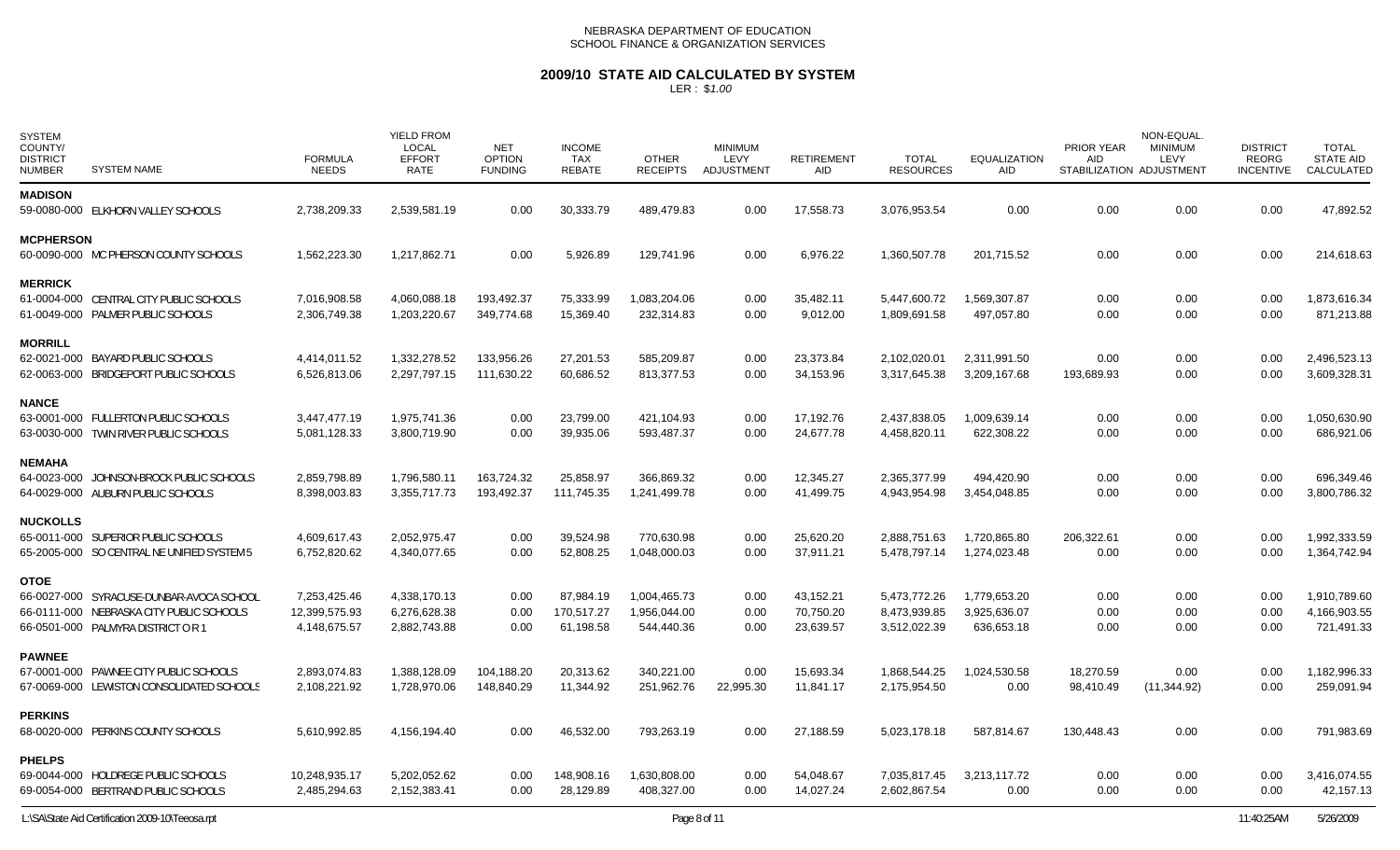# **2009/10 STATE AID CALCULATED BY SYSTEM**

| <b>SYSTEM</b><br>COUNTY/<br><b>DISTRICT</b><br><b>NUMBER</b> | <b>SYSTEM NAME</b>                               | <b>FORMULA</b><br><b>NEEDS</b> | <b>YIELD FROM</b><br><b>LOCAL</b><br><b>EFFORT</b><br><b>RATE</b> | <b>NET</b><br><b>OPTION</b><br><b>FUNDING</b> | <b>INCOME</b><br>TAX<br><b>REBATE</b> | <b>OTHER</b><br><b>RECEIPTS</b> | <b>MINIMUM</b><br>LEVY<br><b>ADJUSTMENT</b> | <b>RETIREMENT</b><br><b>AID</b> | <b>TOTAL</b><br><b>RESOURCES</b> | <b>EQUALIZATION</b><br><b>AID</b> | <b>PRIOR YEAR</b><br>AID | NON-EQUAL.<br><b>MINIMUM</b><br>LEVY<br>STABILIZATION ADJUSTMENT | <b>DISTRICT</b><br>REORG<br><b>INCENTIVE</b> | <b>TOTAL</b><br><b>STATE AID</b><br>CALCULATED |
|--------------------------------------------------------------|--------------------------------------------------|--------------------------------|-------------------------------------------------------------------|-----------------------------------------------|---------------------------------------|---------------------------------|---------------------------------------------|---------------------------------|----------------------------------|-----------------------------------|--------------------------|------------------------------------------------------------------|----------------------------------------------|------------------------------------------------|
| <b>PHELPS</b>                                                |                                                  |                                |                                                                   |                                               |                                       |                                 |                                             |                                 |                                  |                                   |                          |                                                                  |                                              |                                                |
|                                                              | 69-0055-000 LOOMIS PUBLIC SCHOOLS                | 2,178,373.76                   | 1,798,868.62                                                      | 253,028.49                                    | 11,902.17                             | 297,922.87                      | 0.00                                        | 11,430.44                       | 2,373,152.58                     | 0.00                              | 0.00                     | 0.00                                                             | 0.00                                         | 276,361.09                                     |
| <b>PIERCE</b>                                                |                                                  |                                |                                                                   |                                               |                                       |                                 |                                             |                                 |                                  |                                   |                          |                                                                  |                                              |                                                |
|                                                              | 70-0002-000 PIERCE PUBLIC SCHOOLS                | 6,672,838.08                   | 3,529,732.16                                                      | 119,072.23                                    | 70,109.74                             | 817,909.00                      | 0.00                                        | 36.576.39                       | 4,573,399.52                     | 2,099,438.55                      | 0.00                     | 0.00                                                             | 0.00                                         | 2,325,196.92                                   |
|                                                              | 70-0005-000 PLAINVIEW PUBLIC SCHOOLS             | 4,034,681.11                   | 3,412,807.21                                                      | 22,326.04                                     | 34,041.42                             | 638,808.60                      | 0.00                                        | 21,624.99                       | 4,129,608.26                     | 0.00                              | 92,115.96                | 0.00                                                             | 0.00                                         | 170,108.41                                     |
|                                                              | 70-0542-000 OSMOND PUBLIC SCHOOLS                | 2,727,791.98                   | 1,753,057.20                                                      | 52,094.10                                     | 22,080.20                             | 420,940.00                      | 0.00                                        | 12,872.47                       | 2,261,043.97                     | 466,748.01                        | 0.00                     | 0.00                                                             | 0.00                                         | 553,794.78                                     |
| <b>PLATTE</b>                                                |                                                  |                                |                                                                   |                                               |                                       |                                 |                                             |                                 |                                  |                                   |                          |                                                                  |                                              |                                                |
|                                                              | 71-0001-000 COLUMBUS PUBLIC SCHOOLS              | 32,290,717.01                  | 13,100,617.90                                                     | 305,122.59                                    | 608,467.46                            | 4,762,407.00                    | 0.00                                        | 178,388.73                      | 18,955,003.68                    | 13,335,713.33                     | 0.00                     | 0.00                                                             | 0.00                                         | 14,427,692.11                                  |
|                                                              | 71-0005-000 LAKEVIEW COMMUNITY SCHOOLS           | 7,540,879.72                   | 7,221,730.71                                                      | 0.00                                          | 64,336.26                             | 1,317,158.00                    | 0.00                                        | 41,401.25                       | 8,644,626.22                     | 0.00                              | 0.00                     | 0.00                                                             | 0.00                                         | 105,737.51                                     |
|                                                              | 71-0067-000 HUMPHREY PUBLIC SCHOOLS              | 2,396,228.56                   | 3,585,497.52                                                      | 126,514.24                                    | 43,898.53                             |                                 | 617,273.00 1,653,990.01                     | 13,390.53                       | 6,040,563.83                     | 0.00                              | 0.00                     | (43,898.53)                                                      | 0.00                                         | 139,904.77                                     |
| <b>POLK</b>                                                  |                                                  |                                |                                                                   |                                               |                                       |                                 |                                             |                                 |                                  |                                   |                          |                                                                  |                                              |                                                |
|                                                              | 72-0015-000 CROSS COUNTY COMMUNITY SCHOO         | 3,624,767.17                   | 3,125,182.10                                                      | 44,652.09                                     | 41,168.28                             | 479,474.17                      | 142,195.79                                  | 19,302.31                       | 3,851,974.74                     | 0.00                              | 0.00                     | (41, 168.28)                                                     | 0.00                                         | 63.954.40                                      |
|                                                              | 72-0019-000 OSCEOLA PUBLIC SCHOOLS               | 2,759,268.90                   | 2,071,564.38                                                      | 0.00                                          | 35,882.84                             | 350,796.12                      | 0.00                                        | 14,278.22                       | 2,472,521.56                     | 286,747.35                        | 0.00                     | 0.00                                                             | 0.00                                         | 336,908.40                                     |
|                                                              | 72-0032-000 SHELBY PUBLIC SCHOOLS                | 2,914,185.60                   | 2,064,171.42                                                      | 238,144.46                                    | 25,189.74                             | 362,131.21                      | 0.00                                        | 14,053.27                       | 2,703,690.10                     | 210,495.50                        | 0.00                     | 0.00                                                             | 0.00                                         | 487,882.97                                     |
|                                                              | 72-0075-000 HIGH PLAINS COMMUNITY SCHOOLS        | 2,896,320.44                   | 3,186,508.40                                                      | 0.00                                          | 28,049.01                             | 394,638.02                      | 0.00                                        | 18,217.29                       | 3,627,412.72                     | 0.00                              | 0.00                     | 0.00                                                             | 0.00                                         | 46,266.30                                      |
| <b>RED WILLOW</b>                                            |                                                  |                                |                                                                   |                                               |                                       |                                 |                                             |                                 |                                  |                                   |                          |                                                                  |                                              |                                                |
|                                                              | 73-0017-000 MC COOK PUBLIC SCHOOLS               | 11,667,610.17                  | 4.352.013.12                                                      | 37.210.07                                     | 166,424.20                            | 1,368,202.00                    | 0.00                                        | 57,480.33                       | 5,981,329.73                     | 5,686,280.44                      | 0.00                     | 0.00                                                             | 0.00                                         | 5,947,395.05                                   |
|                                                              | 73-0179-000 SOUTHWEST PUBLIC SCHOOLS             | 4,054,136.61                   | 2,777,061.59                                                      | 0.00                                          | 22,638.67                             | 526,364.00                      | 0.00                                        | 22,625.78                       | 3,348,690.04                     | 705,446.57                        | 513,758.26               | 0.00                                                             | 0.00                                         | 1,264,469.28                                   |
| <b>RICHARDSON</b>                                            |                                                  |                                |                                                                   |                                               |                                       |                                 |                                             |                                 |                                  |                                   |                          |                                                                  |                                              |                                                |
|                                                              | 74-0056-000 FALLS CITY PUBLIC SCHOOLS            | 8,031,014.25                   | 4,229,342.20                                                      | 0.00                                          | 83,111.64                             | 1,092,853.00                    | 0.00                                        | 46,573.23                       | 5,451,880.07                     | 2,579,134.18                      | 0.00                     | 0.00                                                             | 0.00                                         | 2,708,819.05                                   |
|                                                              | 74-0070-000 HUMBOLDT TABLE ROCK STEINAUER        | 4,021,833.31                   | 2,398,435.69                                                      | 126,514.24                                    | 28,709.91                             | 651,953.00                      | 0.00                                        | 21,735.61                       | 3,227,348.45                     | 794,484.86                        | 510,081.08               | 0.00                                                             | 0.00                                         | 1,481,525.70                                   |
|                                                              | 74-0501-000 SE NEBRASKA CONSOLIDATED SCHS        | 1,326,497.84                   | 1,316,405.14                                                      | 0.00                                          | 17,366.45                             | 286,125.49                      | 0.00                                        | 10,741.59                       | 1,630,638.67                     | 0.00                              | 0.00                     | 0.00                                                             | 0.00                                         | 28,108.04                                      |
| <b>ROCK</b>                                                  |                                                  |                                |                                                                   |                                               |                                       |                                 |                                             |                                 |                                  |                                   |                          |                                                                  |                                              |                                                |
|                                                              | 75-0100-000 ROCK COUNTY PUBLIC SCHOOLS           | 2,386,072.39                   | 2,775,758.66                                                      | 0.00                                          | 23,138.33                             | 382,609.03                      | 194,580.68                                  | 15,789.68                       | 3,391,876.39                     | 0.00                              | 0.00                     | (23, 138.33)                                                     | 0.00                                         | 15,789.68                                      |
| <b>SALINE</b>                                                |                                                  |                                |                                                                   |                                               |                                       |                                 |                                             |                                 |                                  |                                   |                          |                                                                  |                                              |                                                |
|                                                              | 76-0002-000 CRETE PUBLIC SCHOOLS                 | 14,615,987.78                  | 6,379,643.58                                                      | 0.00                                          | 150,160.06                            | 1,981,169.00                    | 0.00                                        | 74,555.05                       | 8,585,527.69                     | 6,030,460.09                      | 0.00                     | 0.00                                                             | 0.00                                         | 6,255,175.20                                   |
|                                                              | 76-0044-000 DORCHESTER PUBLIC SCHOOLS            | 2,556,899.33                   | 1,562,569.84                                                      | 178,608.34                                    | 18,078.85                             | 319,268.57                      | 0.00                                        | 12,295.54                       | 2,090,821.15                     | 466,078.18                        | 0.00                     | 0.00                                                             | 0.00                                         | 675,060.92                                     |
|                                                              | 76-0068-000 FRIEND PUBLIC SCHOOLS                | 3,000,787.67                   | 1,936,417.71                                                      | 14,884.03                                     | 31,792.32                             | 395,059.31                      | 0.00                                        | 16,515.52                       | 2,394,668.89                     | 606,118.78                        | 0.00                     | 0.00                                                             | 0.00                                         | 669,310.65                                     |
|                                                              | 76-0082-000 WILBER-CLATONIA PUBLIC SCHOOLS       | 5,178,525.81                   | 3,056,827.85                                                      | 186,050.36                                    | 51,426.18                             | 629,363.02                      | 0.00                                        | 24,662.62                       | 3,948,330.03                     | 1,230,195.78                      | 0.00                     | 0.00                                                             | 0.00                                         | 1,492,334.94                                   |
| <b>SARPY</b>                                                 |                                                  |                                |                                                                   |                                               |                                       |                                 |                                             |                                 |                                  |                                   |                          |                                                                  |                                              |                                                |
|                                                              | 77-0001-000 BELLEVUE PUBLIC SCHOOLS              | 85,866,392.35                  | 23,424,640.09                                                     | 6,906,189.33                                  | 1,077,768.39                          | 10,724,752.53                   | 0.00                                        | 510,696.63                      | 42,644,046.97                    | 43,222,345.38                     | 0.00                     | 0.00                                                             | 0.00                                         | 51,716,999.73                                  |
|                                                              | 77-0027-000 PAPILLION-LA VISTA PUBLIC SCHS       | 82,744,507.79                  | 38,198,787.62                                                     | 29,768.06                                     | 1,331,677.43                          | 11,270,495.55                   | 0.00                                        | 457,680.75                      | 51,288,409.40                    | 31,456,098.38                     | 0.00                     | 0.00                                                             | 0.00                                         | 33,275,224.62                                  |
|                                                              | 77-0037-000 GRETNA PUBLIC SCHOOLS                | 23,607,113.14                  | 13,042,577.86                                                     | 0.00                                          | 441,665.77                            | 3,028,946.23                    | 0.00                                        | 111,207.15                      | 16,624,397.01                    | 6,982,716.14                      | 0.00                     | 0.00                                                             | 0.00                                         | 7,535,589.05                                   |
|                                                              | L:\SA\State Aid Certification 2009-10\Teeosa.rpt |                                |                                                                   |                                               |                                       | Page 9 of 11                    |                                             |                                 |                                  |                                   |                          |                                                                  | 11:40:25AM                                   | 5/26/2009                                      |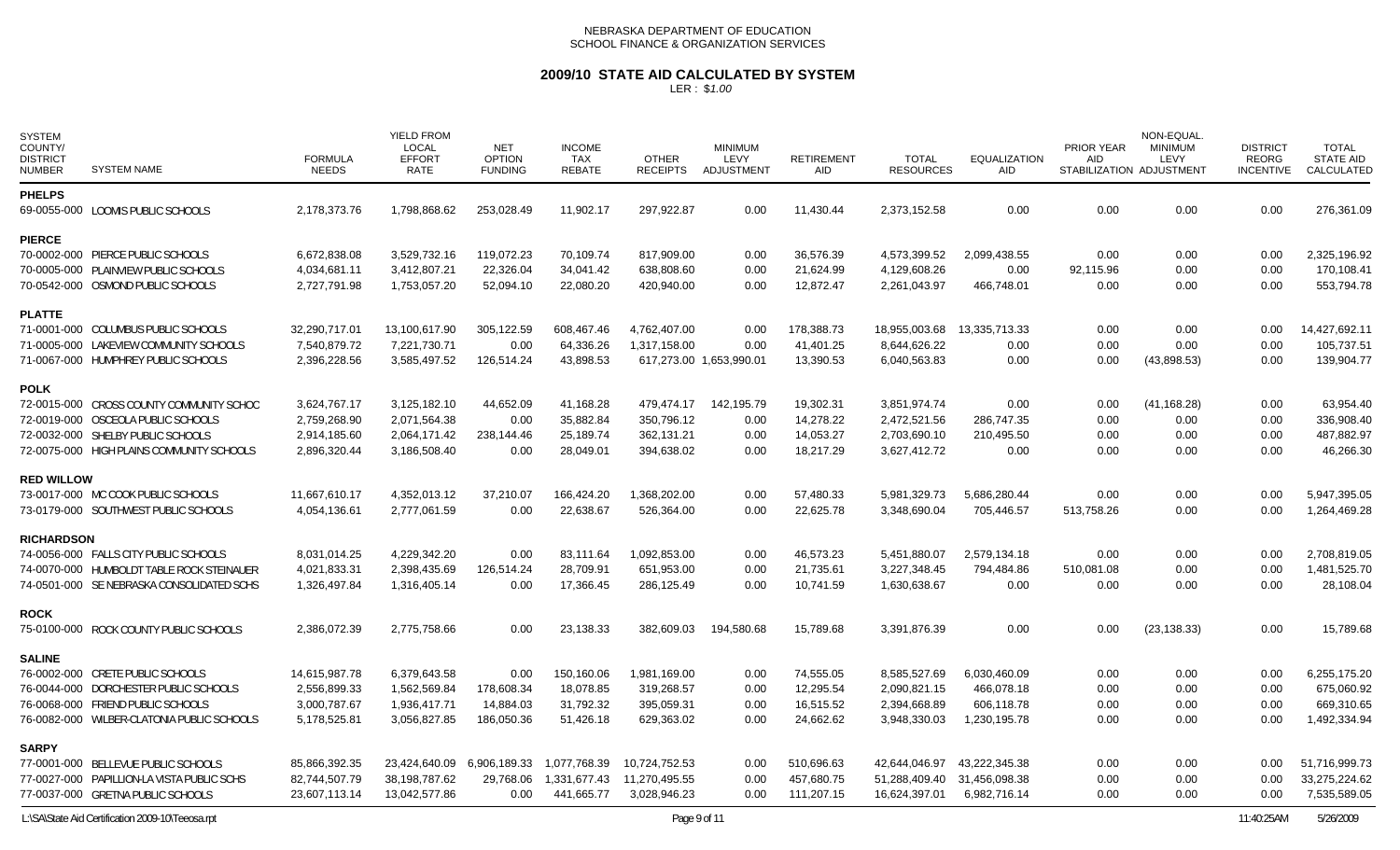### **2009/10 STATE AID CALCULATED BY SYSTEM**

| <b>SYSTEM</b><br>COUNTY/<br><b>DISTRICT</b><br><b>NUMBER</b> | <b>SYSTEM NAME</b>                               | <b>FORMULA</b><br><b>NEEDS</b> | <b>YIELD FROM</b><br><b>LOCAL</b><br><b>EFFORT</b><br><b>RATE</b> | <b>NET</b><br><b>OPTION</b><br><b>FUNDING</b> | <b>INCOME</b><br><b>TAX</b><br><b>REBATE</b> | <b>OTHER</b><br><b>RECEIPTS</b> | <b>MINIMUM</b><br>LEVY<br><b>ADJUSTMENT</b> | <b>RETIREMENT</b><br>AID | <b>TOTAL</b><br><b>RESOURCES</b> | <b>EQUALIZATION</b><br><b>AID</b> | PRIOR YEAR<br><b>AID</b> | NON-EQUAL.<br><b>MINIMUM</b><br>LEVY<br>STABILIZATION ADJUSTMENT | <b>DISTRICT</b><br><b>REORG</b><br><b>INCENTIVE</b> | <b>TOTAL</b><br><b>STATE AID</b><br>CALCULATED |
|--------------------------------------------------------------|--------------------------------------------------|--------------------------------|-------------------------------------------------------------------|-----------------------------------------------|----------------------------------------------|---------------------------------|---------------------------------------------|--------------------------|----------------------------------|-----------------------------------|--------------------------|------------------------------------------------------------------|-----------------------------------------------------|------------------------------------------------|
| <b>SARPY</b>                                                 |                                                  |                                |                                                                   |                                               |                                              |                                 |                                             |                          |                                  |                                   |                          |                                                                  |                                                     |                                                |
|                                                              | 77-0046-000 SOUTH SARPY DIST 46                  | 12,088,691.62                  | 9,991,899.52                                                      | 0.00                                          | 227,929.10                                   | 1,861,115.72                    | 0.00                                        | 59,452.87                | 12,140,397.21                    | 0.00                              | 0.00                     | 0.00                                                             | 0.00                                                | 287,381.97                                     |
| <b>SAUNDERS</b>                                              |                                                  |                                |                                                                   |                                               |                                              |                                 |                                             |                          |                                  |                                   |                          |                                                                  |                                                     |                                                |
|                                                              | 78-0001-000 ASHLAND-GREENWOOD PUBLIC SCHS        | 7.717.137.12                   | 4.247.851.56                                                      | 0.00                                          | 126,515.41                                   | 996,920.29                      | 0.00                                        | 35,305.20                | 5,406,592.46                     | 2,310,544.66                      | 0.00                     | 0.00                                                             | 0.00                                                | 2,472,365.27                                   |
|                                                              | 78-0009-000 YUTAN PUBLIC SCHOOLS                 | 4,623,906.58                   | 1,781,507.21                                                      | 305,122.59                                    | 50,303.26                                    | 649,003.45                      | 0.00                                        | 23,377.37                | 2,809,313.88                     | 1,814,592.70                      | 0.00                     | 0.00                                                             | 0.00                                                | 2,193,395.92                                   |
|                                                              | 78-0039-000 WAHOO PUBLIC SCHOOLS                 | 8,448,816.77                   | 5,301,632.21                                                      | 156,282.30                                    | 135,012.53                                   | 1,295,192.50                    | 0.00                                        | 34,581.14                | 6,922,700.68                     | 1,526,116.10                      | 0.00                     | 0.00                                                             | 0.00                                                | 1,851,992.06                                   |
|                                                              | 78-0072-000 MEAD PUBLIC SCHOOLS                  | 2,189,215.76                   | 1,881,227.53                                                      | 0.00                                          | 24,490.07                                    | 390,733.00                      | 0.00                                        | 12,499.88                | 2,308,950.48                     | 0.00                              | 0.00                     | 0.00                                                             | 0.00                                                | 36,989.95                                      |
|                                                              | 78-0104-000 PRAGUE PUBLIC SCHOOLS                | 1,395,896.66                   | 862,323.74                                                        | 0.00                                          | 10,962.79                                    | 213,041.66                      | 0.00                                        | 7,591.65                 | 1,093,919.84                     | 301,976.82                        | 0.00                     | 0.00                                                             | 0.00                                                | 320,531.26                                     |
|                                                              | 78-0107-000 CEDAR BLUFFS PUBLIC SCHOOLS          | 2,511,344.02                   | 1,383,971.87                                                      | 0.00                                          | 34,047.40                                    | 362,731.94                      | 0.00                                        | 12,803.42                | 1,793,554.63                     | 717,789.38                        | 0.00                     | 0.00                                                             | 0.00                                                | 764,640.21                                     |
| <b>SCOTTS BLUFF</b>                                          |                                                  |                                |                                                                   |                                               |                                              |                                 |                                             |                          |                                  |                                   |                          |                                                                  |                                                     |                                                |
|                                                              | 79-0002-000 MINATARE PUBLIC SCHOOLS              | 2,270,186.62                   | 311,044.62                                                        | 66,978.13                                     | 23,214.70                                    | 249.390.85                      | 0.00                                        | 10.619.16                | 661.247.46                       | 1,608,939.16                      | 0.00                     | 0.00                                                             | 0.00                                                | 1,709,751.15                                   |
|                                                              | 79-0011-000 MORRILL PUBLIC SCHOOLS               | 4,361,587.59                   | 2,065,624.45                                                      | 0.00                                          | 32,512.66                                    | 600,934.00                      | 0.00                                        | 26,141.69                | 2,725,212.80                     | 1,636,374.79                      | 0.00                     | 0.00                                                             | 0.00                                                | 1,695,029.14                                   |
|                                                              | 79-0016-000 GERING PUBLIC SCHOOLS                | 17,278,504.41                  | 5,270,744.50                                                      | 706,991.36                                    | 169,856.34                                   | 2,235,752.00                    | 0.00                                        | 99,651.85                | 8,482,996.06                     | 8,795,508.35                      | 0.00                     | 0.00                                                             | 0.00                                                | 9,772,007.91                                   |
|                                                              | 79-0031-000 MITCHELL PUBLIC SCHOOLS              | 5,994,101.76                   | 1,821,448.32                                                      | 357,216.69                                    | 49,289.44                                    | 632,150.00                      | 0.00                                        | 30,235.68                | 2,890,340.13                     | 3,103,761.62                      | 0.00                     | 0.00                                                             | 0.00                                                | 3,540,503.44                                   |
|                                                              | 79-0032-000 SCOTTSBLUFF PUBLIC SCHOOLS           | 24,388,147.14                  | 10,804,987.56                                                     | 0.00                                          | 355,257.73                                   | 3,892,802.00                    | 0.00                                        | 162,132.40               | 15,215,179.69                    | 9,172,967.45                      | 0.00                     | 0.00                                                             | 0.00                                                | 9,690,357.58                                   |
| <b>SEWARD</b>                                                |                                                  |                                |                                                                   |                                               |                                              |                                 |                                             |                          |                                  |                                   |                          |                                                                  |                                                     |                                                |
|                                                              | 80-0005-000 MILFORD PUBLIC SCHOOLS               | 6,570,327.16                   | 3,224,965.13                                                      | 409,310.79                                    | 79.686.60                                    | 932.740.51                      | 0.00                                        | 34,302.27                | 4,681,005.30                     | 1,889,321.85                      | 0.00                     | 0.00                                                             | 0.00                                                | 2,412,621.52                                   |
|                                                              | 80-0009-000 SEWARD PUBLIC SCHOOLS                | 12,712,004.86                  | 8,312,897.73                                                      | 0.00                                          | 215,772.66                                   | 2,293,960.50                    | 0.00                                        | 63,024.84                | 10,885,655.73                    | 1,826,349.14                      | 0.00                     | 0.00                                                             | 0.00                                                | 2,105,146.63                                   |
|                                                              | 80-0567-000 CENTENNIAL PUBLIC SCHOOLS            | 5,071,510.36                   | 5,828,308.30                                                      | 0.00                                          | 54,293.58                                    |                                 | 876,101.55 1,413,364.76                     | 31,338.63                | 8,203,406.83                     | 0.00                              | 0.00                     | (54, 293.58)                                                     | 0.00                                                | 31,338.63                                      |
| <b>SHERIDAN</b>                                              |                                                  |                                |                                                                   |                                               |                                              |                                 |                                             |                          |                                  |                                   |                          |                                                                  |                                                     |                                                |
|                                                              | 81-0003-000 HAY SPRINGS PUBLIC SCHOOLS           | 2,336,680.39                   | 784,778.18                                                        | 37,210.07                                     | 15,369.84                                    | 227,581.00                      | 0.00                                        | 13,077.06                | 1,078,016.15                     | 1,258,664.24                      | 0.00                     | 0.00                                                             | 0.00                                                | 1,324,321.21                                   |
|                                                              | 81-0010-000 GORDON-RUSHVILLE PUBLIC SCHS         | 8,566,090.49                   | 4,310,716.53                                                      | 0.00                                          | 52,526.88                                    | 984,305.00                      | 0.00                                        | 49,145.89                | 5,396,694.30                     | 3,169,396.19                      | 0.00                     | 0.00                                                             | 0.00                                                | 3,271,068.96                                   |
| <b>SHERMAN</b>                                               |                                                  |                                |                                                                   |                                               |                                              |                                 |                                             |                          |                                  |                                   |                          |                                                                  |                                                     |                                                |
|                                                              | 82-0001-000 LOUP CITY PUBLIC SCHOOLS             | 3,451,013.20                   | 2,309,493.02                                                      | 0.00                                          | 25,951.13                                    | 525,701.00                      | 0.00                                        | 18,650.45                | 2,879,795.60                     | 571,217.60                        | 163,394.99               | 0.00                                                             | 0.00                                                | 779,214.17                                     |
|                                                              | 82-0015-000 LITCHFIELD PUBLIC SCHOOLS            | 1,849,833.18                   | 1,041,118.24                                                      | 0.00                                          | 7,975.42                                     | 201,060.00                      | 0.00                                        | 8,926.76                 | 1,259,080.42                     | 590,752.76                        | 0.00                     | 0.00                                                             | 0.00                                                | 607,654.94                                     |
| <b>SIOUX</b>                                                 |                                                  |                                |                                                                   |                                               |                                              |                                 |                                             |                          |                                  |                                   |                          |                                                                  |                                                     |                                                |
|                                                              | 83-0500-000 SIOUX COUNTY PUBLIC SCHOOLS          | 1,697,775.95                   | 2,587,756.73                                                      | 0.00                                          | 12,188.76                                    | 183,227.00                      | 520,397.88                                  | 11,128.89                | 3,314,699.26                     | 0.00                              | 0.00                     | (12, 188.76)                                                     | 0.00                                                | 11,128.89                                      |
| <b>STANTON</b>                                               |                                                  |                                |                                                                   |                                               |                                              |                                 |                                             |                          |                                  |                                   |                          |                                                                  |                                                     |                                                |
|                                                              | 84-0003-000 STANTON COMMUNITY SCHOOLS            | 4,317,899.95                   | 2,247,937.95                                                      | 0.00                                          | 39,473.65                                    | 645,301.00                      | 0.00                                        | 22,439.52                | 2,955,152.12                     | 1,362,747.83                      | 0.00                     | 0.00                                                             | 0.00                                                | 1,424,661.00                                   |
| <b>THAYER</b>                                                |                                                  |                                |                                                                   |                                               |                                              |                                 |                                             |                          |                                  |                                   |                          |                                                                  |                                                     |                                                |
|                                                              | 85-0060-000 DESHLER PUBLIC SCHOOLS               | 2,631,075.94                   | 1,841,282.27                                                      | 267,912.52                                    | 20,443.00                                    | 304,908.57                      | 0.00                                        | 13,363.49                | 2,447,909.85                     | 183,166.10                        | 0.00                     | 0.00                                                             | 0.00                                                | 484,885.10                                     |
|                                                              | 85-0070-000 THAYER CENTRAL COMMUNITY SCHS        | 4,140,639.98                   | 3,042,244.69                                                      | 0.00                                          | 42,451.83                                    | 872,311.29                      | 0.00                                        | 20,497.46                | 3,977,505.27                     | 163,134.71                        | 594,560.46               | 0.00                                                             | 0.00                                                | 820,644.46                                     |
|                                                              | 85-2001-000 BRUNING-DAVENPORT UNIFIED SYS        | 2,416,328.23                   | 3,113,484.41                                                      | 0.00                                          | 30,162.13                                    | 436,308.31                      | 408,177.81                                  | 15,018.09                | 4,003,150.75                     | 0.00                              | 0.00                     | (30, 162.13)                                                     | 0.00                                                | 15,018.09                                      |
|                                                              | L:\SA\State Aid Certification 2009-10\Teeosa.rpt |                                |                                                                   |                                               |                                              |                                 | Page 10 of 11                               |                          |                                  |                                   |                          |                                                                  | 11:40:25AM                                          | 5/26/2009                                      |